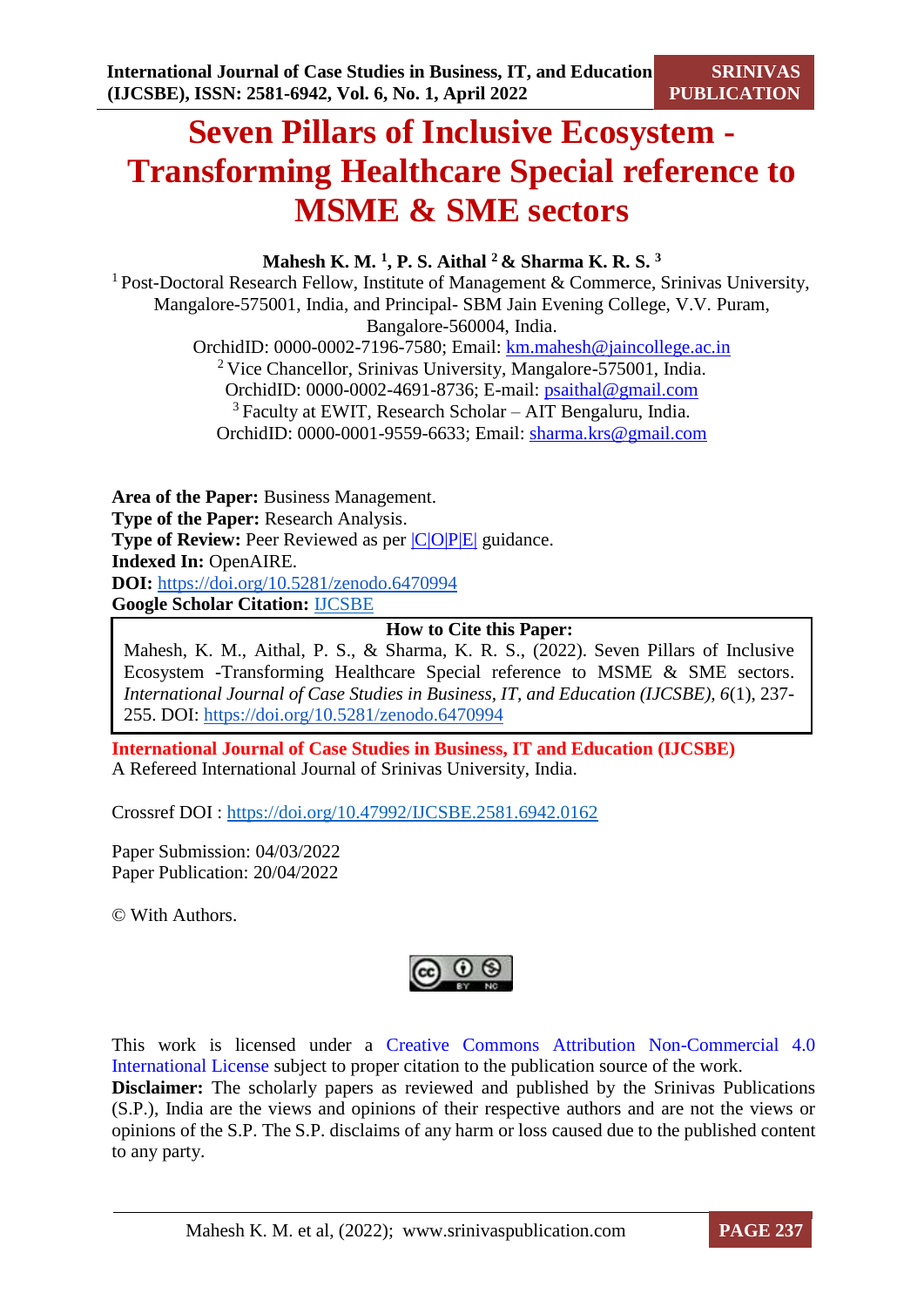**Mahesh K. M. <sup>1</sup> , P. S. Aithal <sup>2</sup>& Sharma K. R. S. <sup>3</sup>**

<sup>1</sup> Post-Doctoral Research Fellow, Institute of Management & Commerce, Srinivas University, Mangalore-575001, India and Principal- SBM Jain Evening College, V.V. Puram, Bangalore-560004, India.

> OrchidID:0000-0002-7196-7580; Email: [km.mahesh@jaincollege.ac.in](mailto:km.mahesh@jaincollege.ac.in) <sup>2</sup> Vice Chancellor, Srinivas University, Mangalore-575001, India. OrchidID:0000-0002-4691-8736; E-mail: [psaithal@gmail.com](mailto:psaithal@gmail.com) <sup>3</sup>Faculty at EWIT, Research Scholar – AIT Bengaluru, India. OrchidID: 0000-0001-9559-6633; Email: [sharma.krs@gmail.com](mailto:sharma.krs@gmail.com)

# **ABSTRACT**

**Purpose:** *The present paper analyzes the inclusive approach of the MSMEs (Micro, Small and Medium Enterprises) and the Seven pillars that play a significant role in promoting Indian health care to achieve Sustainable Development goals. The MSMEs & SME focuses on designing and manufacturing a wide range of medical products or devices, innovative drugs, COVID-19 related products act as a catalyst to bring a social-economic transformation of rural and urban by delivering a new wave ecosystem and also by the new generation entrepreneurship. MSME contributes one-third to India's GDP and is the crater of opportunities, employment and contributes to women empowerment. Digital India promotes ICT-Artificial Intelligence, Internet of Things, Blockchain technology, Make in India in manufacturing indigenization health care innovation to withstand global competition in healthcare products to meet requirements of the society and global demand through the Government Schemes and policies with Partnership and Collaboration Model with support of Unicorn startup to bring the private sector and NGO in providing affordable healthcare infrastructure facilities under National Health Policy, Ayushman Bharat PM-JAY, Budget and Niti Aayog has proved more funds and promoting the health care. The medical device industry contributes very significantly to the top 20 markets for medical devices. MSME contributes 6.11% of the manufacturing GDP, 24.63% of the GDP service activity, and 45% of overall export. The medical technology through Digital India is projected to reach US \$50 billion by 2025 band ranked 10th in the Medical Tourism Index (MIT) for 2020-21. Out of 46 destinations, the healthcare market in India is expected to reach US \$ 372billion by 2022 and India is among the top 12 destinations for biotechnology and 100% FDI allowed under the automatic route and the largest provider of generic drugs.* 

**Design/methodology/approaches:** *The study is based on secondary data gathered from diverse sources such as articles published in Journals, government and other web site, newspapers, etc.* 

**Findings and results:** *Indian economy will contribute to the GDP of the country. Public health is the major factor that we need to take care of then only there will be a possibility of progress in the country.* 

**Originality/value**: *This study analyzes the seven pillars of healthcare that can be transferred to the healthcare industry and society. The seven pillars are "Economic Growth, Innovation, Digital Technology, Government Scheme and Budget, SME & Unicorn Entrepreneur, healthcare infrastructure and Partnerships and collaboration" are they provide strength to healthcare. The public health care infrastructure in both rural and urban areas is not up to the mark expect private health care. We suggest that more focus on providing primary healthcare* 



**SRINIVAS**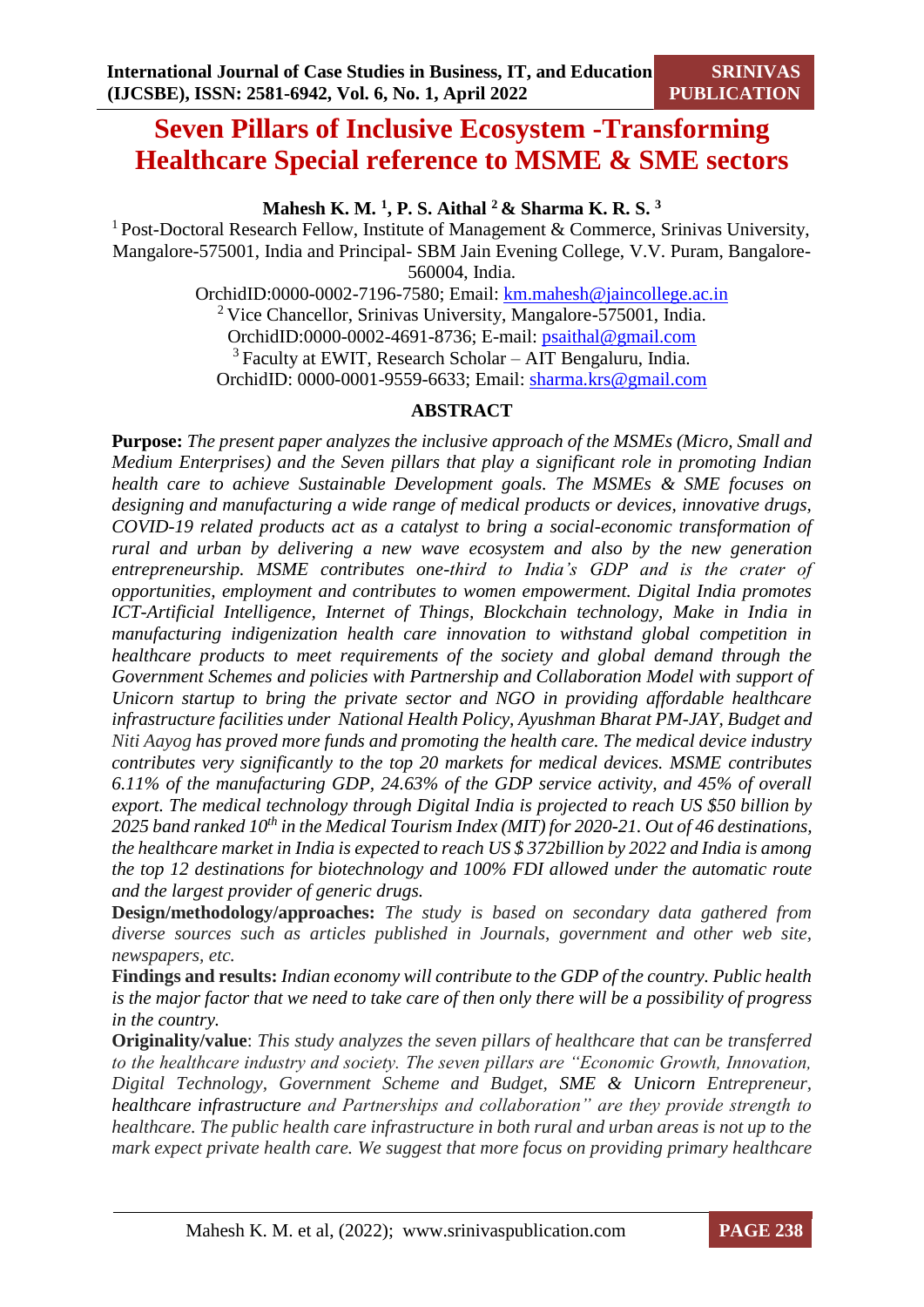*with more staff for the large population and more tax rebates on health expenditure and health care schemes to be provided to all sections of the society.*

**Type of Paper:** Research Analysis.

**Keywords:** MSMEs/SMEs, Healthcare Sustainable Development goal, Unicorn startup, Make in India, Digital India, GDP, Government Scheme and Policy. Innovation, Partnerships and collaboration

# **1. INTRODUCTION :**

Micro, Small and Medium Enterprises (MSME) are a very important and dynamic sector. It is one of the major contributors to the Gross Domestic Product (GDP) of the country and MSMEs are the instruments of inclusive growth by widening their domain across various sectors of the economy including health care. During the pandemic, the government has taken initiatives to support the MSMEs in the production and manufacturing of lower-cost medical items. India has the second-highest population in the world and medical infrastructure is highly associated with a country's economic growth. Revised MSMEs Act pushes the MSMEs towards local production and pushing the nation to self-sustenance and also investment limit has increased additional criteria of turnover to be introduced and the distinction between manufacturing and service sector to be eliminated. It gives scope for inclusion of private MSME Multi-specialty hospitals, nursing homes, diagnostic centres to create adequate health infrastructure to cater majority of the population and they can register to secure emergency working capital and Fund of Fund to expand MSME size and as well as capacity in tier II and III cities. SIDBI will provide loan products for MSME healthcare Industry Production and Service. The healthcare sector comprises Medical tourism, Hospitals, Health Insurance, Medical devices, Medical Equipment, outsourcing and comprises both private and Public sectors. Indian Startups offers a solution in the form of healthcare products, services and accelerate the technological innovation to withstand global competition by introducing "healthcare products include medical equipment, instruments and services as well as for biotechnology, diagnostic laboratories" (Denis Horgan, et al. (2018) [1]). Medical technology focuses on designing and manufacturing a wide range of medical products and devices. Health infrastructure advanced machines, hospitals, specialist doctors, nurses, paramedical staff clinical labs, lab technicians, X-ray technicians, phlebotomists. Pharmaceutical industries are essential for strengthening health care so the National Health policy launched in 2017 to boost the health care infrastructure and Pradhan mantra Ayushman Bharat. Health infrastructure mission to address the public health infrastructure in both urban and rural areas of the country along with medical education system for training health care workers. To encourage pharm products government introduced production–linked incentives and Bulk Drug and Medical device parks for indigenous production of medical devices, drugs, surgical, diagnostics at an affordable price for the benefit of the society.

All kinds of medical services such as hospitals, nursing homes, clinics are eligible for MSME registration under MSME Development Act 2006 and they can avail the facility for the creation of infrastructure of the health care industry for better health and wellbeing of people. Health system requires a well-distributed, workforce, hospital, paramedical (Saha, et al. (2015) [2]), health infrastructure includes hospital buildings, medicines, health equipment, the laboratory is vital for economic development and manpower development (Gouda, et al. (2013) [3], Aswal, D. K. (2020) [4]). Digital health care technology to improve quality, accessibility, affordability with use of IoT, AI, 3D printing, Robotics in area of telehealth, health, medical records, remote diagnostics and health apps enables healthcare ecosystem focusing on ensuring care for patients. Health is a yardstick of human wellbeing it includes physical as mental. Indian health care sectors consist of Hospitals, Insurance, Pharma, diagnostics, Medial Tourism, and Medical devices and Equipment.

# **2. REVIEW OF LITERATURE :**

To know the current status of challenges of healthcare sector with special reference to MSME & SME sectors, we have made an elaborative review of current scholarly publication and the results are depicted in table 1.

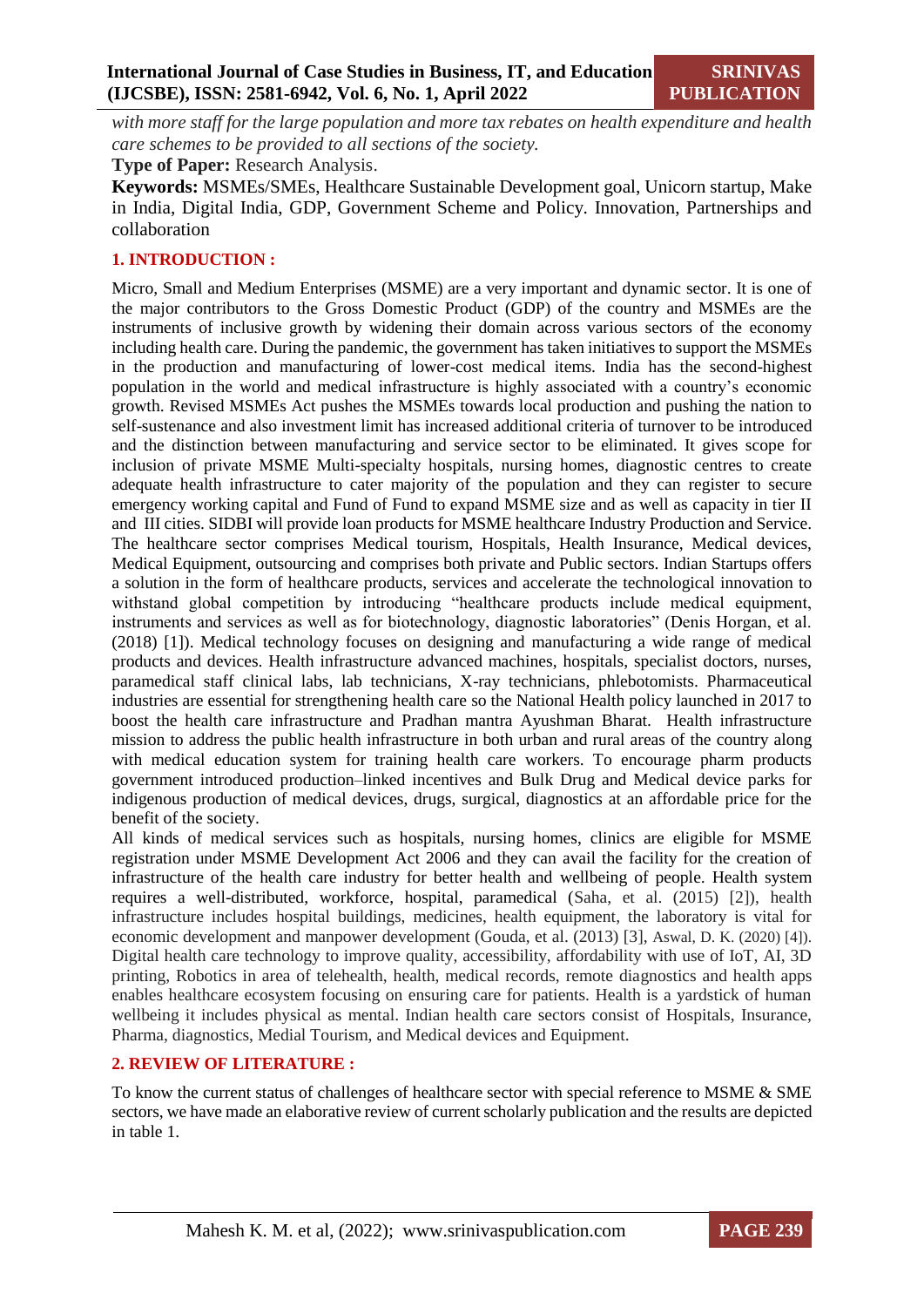

**Fig. 1:** Block diagram representing a generic Healthcare sector

| S <sub>o</sub><br>No. | <b>Focus</b>                                                                                                                                                                                                                                                                                                                                                                                                                                                                                                                                                                                                                                                                                                                                                                                                                                                                                                                                                                                                                                                                                                                                                   | <b>Authors &amp;</b><br><b>Reference</b>           |
|-----------------------|----------------------------------------------------------------------------------------------------------------------------------------------------------------------------------------------------------------------------------------------------------------------------------------------------------------------------------------------------------------------------------------------------------------------------------------------------------------------------------------------------------------------------------------------------------------------------------------------------------------------------------------------------------------------------------------------------------------------------------------------------------------------------------------------------------------------------------------------------------------------------------------------------------------------------------------------------------------------------------------------------------------------------------------------------------------------------------------------------------------------------------------------------------------|----------------------------------------------------|
| 1                     | Research Article titled "Seven Pillars of Ecosystem Management", has<br>aimed at encapsulating the various perspectives of ecosystem<br>management. Through this study, the author has opined that ecosystem<br>management is not just an oxymoron or a concept of revolutionary but it<br>is a well-established paradigm from current to revolutionary change.                                                                                                                                                                                                                                                                                                                                                                                                                                                                                                                                                                                                                                                                                                                                                                                                | Robert, T.<br>Lackey [5]                           |
| $\overline{2}$        | In their Research Article titled "Intellectual Capital-based performance<br>improvement: a study in the healthcare sector" have aimed at examining<br>the intellectual capital impact on the performance of healthcare<br>organisations in the Italian healthcare system. For this purpose, they<br>carried out the analysis to find out the right placement resources as well<br>as exogenous variables which influences the level of performance and<br>such exogenous variables incidence has been created through the<br>application of linear regression. Further, after the studies conducted by<br>the authors, the results revealed that the Intellectual capital components<br>of the organisation's performance have been influenced and that can be<br>made applicable for defining the policy rules of allocation of resources<br>in the sector of healthcare. In conclusion, the authors found that there is<br>an innovative link among healthcare performance in connection to<br>efficiency and Intellectual capital aligning the resource management for<br>the rest of the future strategies by providing new decision-making<br>approaches. | Simona<br>Alfiero, et al.<br>[6]                   |
| 3                     | In their Research Article titled "Indian Unicorns and Covid 19: An<br>Assessment and Prospects" have aimed at examining the growth and<br>prospects of Indian Unicorns as well as to assess the policy initiatives<br>taken by the government of India to establish entrepreneurship culture<br>thereby boosting the start-up ecosystem in India. In the opinion of the<br>authors, India can outpace other countries in future by bringing out<br>Digital India with more digital infrastructure and software development.<br>It is observed by the authors that from the year 2011 India has been scaled<br>up in the start-up ecosystem and has become the 3rd largest start-up hub                                                                                                                                                                                                                                                                                                                                                                                                                                                                         | Neeta Tripathi<br>and Dhruv<br>Pratap Singh<br>[7] |

**Table 1:** Review of available literature with authors and focus/outcome

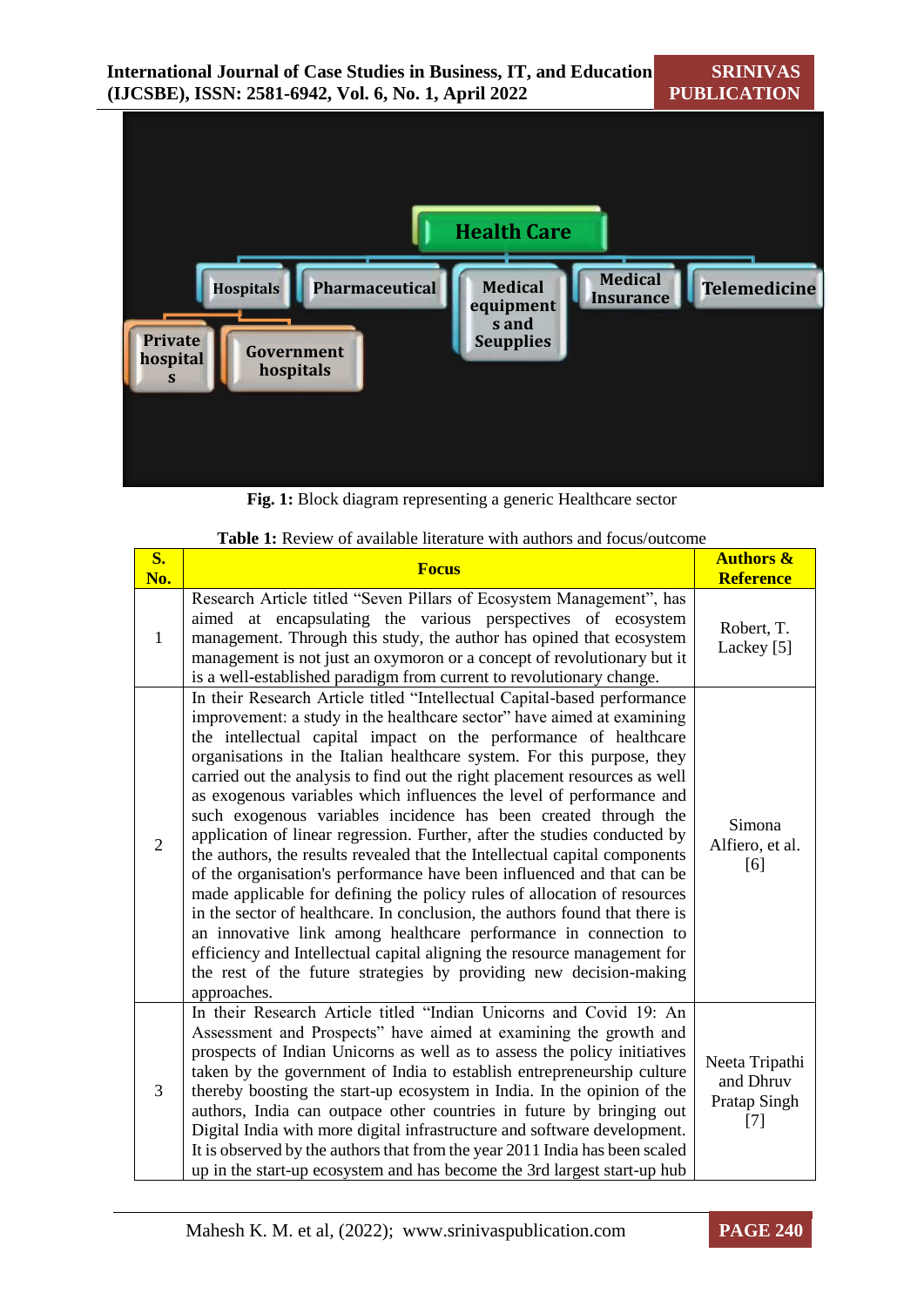**SRINIVAS PUBLICATION**

|   | all over the world. In the opinion of the authors due to the covid-19<br>pandemic, the augmented pace of start-ups has initiated to enter the<br>unicorn club and many venture capital investors and other experts have<br>started to perceive unicorns.                                                                                                                                                                                                                                                                                                                                                                                                                                                                                                                                                                                                                                                                                                                                                                                                                                                                                                                                                                                                                                                                                                                                                                                                                     |                             |
|---|------------------------------------------------------------------------------------------------------------------------------------------------------------------------------------------------------------------------------------------------------------------------------------------------------------------------------------------------------------------------------------------------------------------------------------------------------------------------------------------------------------------------------------------------------------------------------------------------------------------------------------------------------------------------------------------------------------------------------------------------------------------------------------------------------------------------------------------------------------------------------------------------------------------------------------------------------------------------------------------------------------------------------------------------------------------------------------------------------------------------------------------------------------------------------------------------------------------------------------------------------------------------------------------------------------------------------------------------------------------------------------------------------------------------------------------------------------------------------|-----------------------------|
| 5 | In their research article titled "Cost-effective healthcare developments<br>and Research Opportunities in China, India and Singapore" have<br>attempted to disclose the major service developments in India, China and<br>Singapore by showing the various perspectives on how cost-effective<br>service excellence can be accomplished in healthcare. Through this<br>study, the authors revealed that there are more advanced digital platforms<br>and technologies in China than compared to western economies<br>concerning their user acceptance, market penetration and application. It<br>is also observed by the authors that there has been no litigation risk,<br>interlocking stakeholders or excessive regulation in the large healthcare<br>market which is of a greater benefit to India. According to this study,<br>Digital Platforms and related technologies seem more advanced in China<br>than in most Western economies in terms of their application, user<br>acceptance and market penetration. India has extremely high volumes<br>that met focused service factory and frugal service innovation<br>approaches, and Singapore is a tightly controlled healthcare market with<br>high levels of discipline, both facilitated by its culture and small size.<br>The paper also opines that several business models and frugal service<br>innovations related to CESE have had phenomenal success in India,<br>particularly in the healthcare context. | Jochen Wirtz,<br>et al. [8] |
| 6 | In their Research Article titled "Digital Dimension of Indian Healthcare<br>Sector: A Review " has discussed the process of digitalization along with<br>the fact that big data analytics can create a good service to patients,<br>healthcare givers and other insurance companies. As observed by the<br>authors there has been an extended range of digital services viz.,<br>telemedicine, wearables, electronic medical reports and m-health which<br>are changing the experience of the customers and also bringing an overall<br>system of the sector a bigger change. As opined by the author the<br>healthcare sector has great opportunities and digitalization facilities to<br>grow in the field and also there is a powerful human impact in the field<br>of treatment or medical care. Hence author advises bringing change in<br>the sector that is easily acceptable, adaptable and functional by the<br>stakeholders. On the other hand, the author has also touched upon the<br>helping factor of digital technology to the patient to watch and control<br>their health. Further authors suggest an amalgamation of healthcare and<br>digitalization which brings a fresh new experience of health treatment to<br>its patients.                                                                                                                                                                                                                          | Garima<br>Sainger [9]       |

# **2.1 Related works :**

- (1)India Global Business reports that as of May 2021 [10], RBI schemes in India have posed major advantages for healthcare MSMEs. The Central Bank has announced several measures to help the country to ramp up the infrastructure of the healthcare industry in India. There is a \$6.7 Billion ontap liquidity window for the healthcare sector as per the new rule. This comes with a tenor of up to three years at the repo rate till March 31, 2022. This scheme aims at providing fresh loans by the banks to companies engaged in manufacturing, imports and supplies of vaccines, COVID related medicines, medical devices and oxygen generators.
- (2)In an article by Lalit Mistry, the Director of Healthcare, KPMG (India), [11] has mentioned in this article recently that there has been some significant advancement in the field of healthcare in India. He has also mentioned that there has been employed as also revenue and is growing at a brisk pace in the large sectors and has been reached out through many public and private providers. As observed

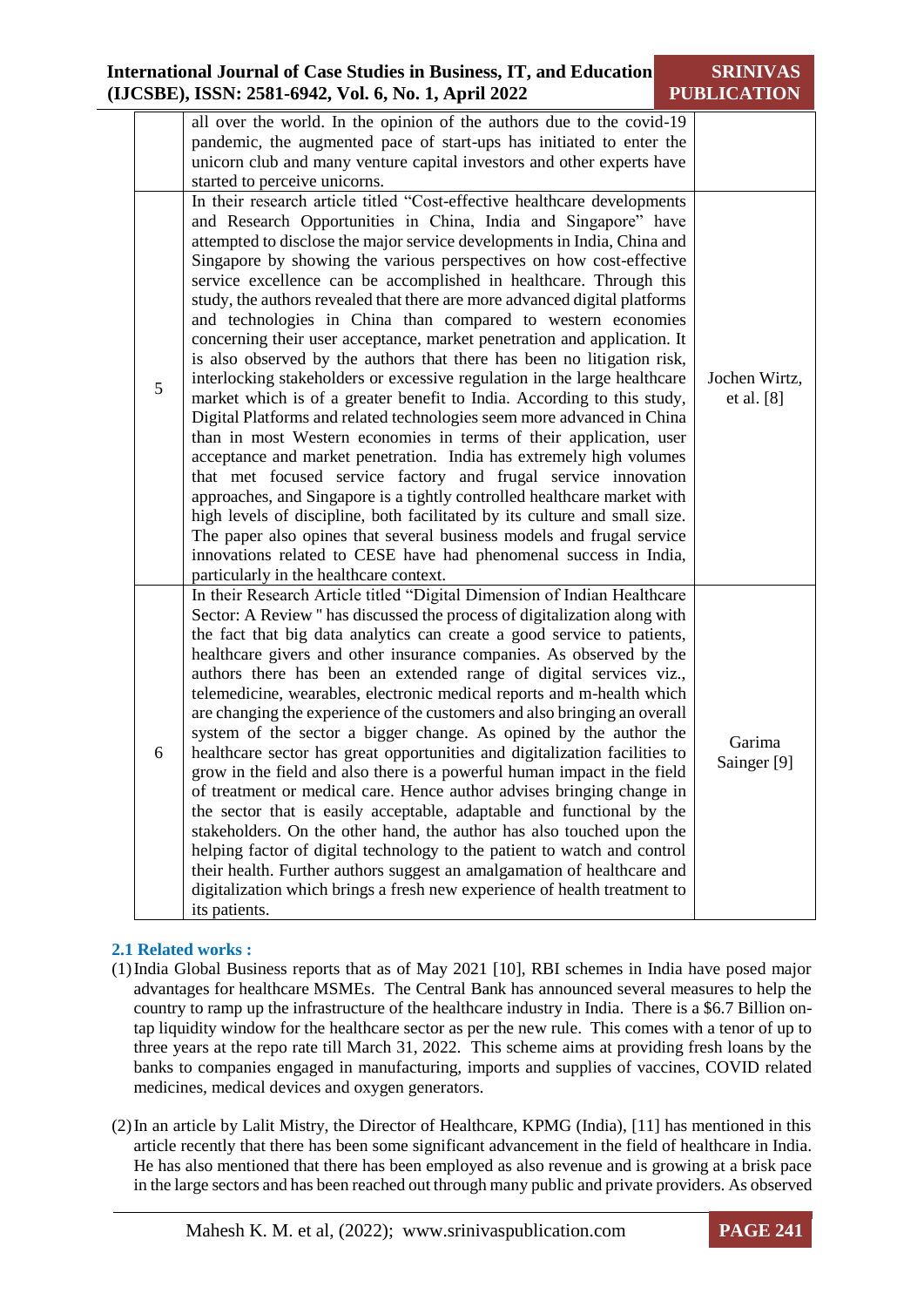# **International Journal of Case Studies in Business, IT, and Education (IJCSBE), ISSN: 2581-6942, Vol. 6, No. 1, April 2022**

# **SRINIVAS PUBLICATION**

public healthcare is mainly focusing on the primary health issues like reducing mortality and morbidity due to many communicable and non-communicable diseases. On the other hand, the private sectors are concentrated in tier I and tier-II cities. With the increase of the Covid 19 pandemic both private and public sectors have been finding it very hard to manage the healthcare systems and have been naturally shaken. Indian Private healthcare sectors played a major role in providing support to government requirements like testing, isolation beds, treatments, staff and other required equipment for the treatment of Covid 19 at Government hospitals. Indian private healthcare sectors have been of great help and played a significant role by taking care of 60% of the inpatients. When the author looked into the investment sector in the health care sector of India the major factors which encouraged future investments are medical infrastructure in Tier II and III cities, health insurance awareness, Government policies, medical tourism and use of technology. Beyond all these factors it has been observed that there has been increased access to insurance and lifestyle-related diseases in the Indian healthcare market which is expected to reach US \$ 372 billion by the year 2022. Further, the Indian Government is aiming to increase healthcare spending to 2.5% of GDP by the year 2025. It is opined that the covid 19 pandemic has bought a transformation to both government and private sectors to plan further to bring a great and huge change as well as development in the sector of the healthcare system. Hence more focus is on telemedicine services and new guidelines have been issued by the Government with respect to telemedicine legal practice in India.

(3)According to Niti Ayog's report 2021, since 2016, [12] the healthcare industry in India has been growing at a Compound Annual Growth Rate of around 22%. Concerning employment generation and revenue, the Healthcare sector has become one of the largest sectors of the Indian Economy. The National Skill development corporation has generated approximately 500,000 jobs every year. The report also emphasizes the emergence of Public-Private Partnership models in India's healthcare sector. The country's relative cost competitiveness and availability of skilled labour are also making it an increasingly favoured destination for Medical Value Travel. There are several avenues for the MSMEs, Public-Private Partnership companies and SMEs to invest in technological advancements such as Artificial Intelligence (AI), wearables and other mobile technologies. The following figure shows the Annual Growth Trend of India's Health Care Sector.



**Fig. 2:** Growth Trend of India's Healthcare Sector (USD) [12] Source: NITI AYOG Report 2021 [12]

(4)According to the India Brand, Equity Foundation report – December 2021, [13] the Healthcare market in India is expected to reach US\$372 billion by the end of 2022, driven by rising income, better health awareness, lifestyle diseases and increasing access to Insurance. The Government is also planning to raise manpower by making sure there is the availability of a large pool of welltrained medical professionals in the country. Depicted below is a chart showing how India is at an advantage point at present.

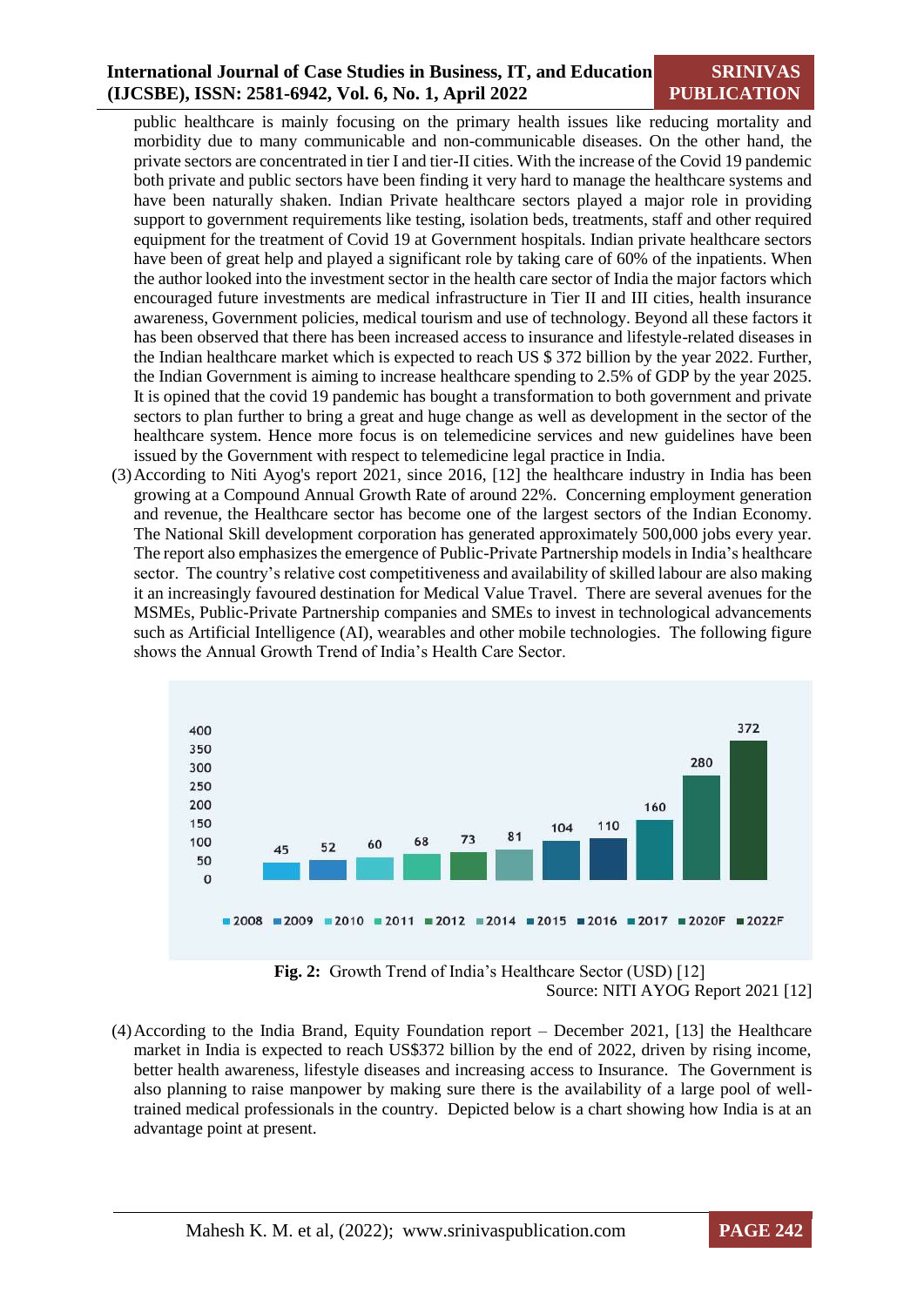

**Fig. 3:** India is at an advantage point at present Source: India Brand Equity Foundation, December 2021 [13]

(5)The Wharton University of Pennsylvania, in a report (Jan 2020) titled "How Technology is Changing Health Care in India", has identified the Three Bs of Health care, viz, "Biology", "Bytes" and "Bandwidth. Biology is where technology could help lower the costs of genetic testing and facilitate new business models. Bytes refer to the cost of computing and bandwidth refers to the digital communications along with India's growing tele-density resulting in the expansion of health care access for rural India. Artificial Intelligence-based predictive Inventory model developed by "1 mg" company has found its way for overcoming the frustrating experience in trying to match consumer demand with supplies from Pharmacies [14].

#### **3. RESEARCH GAP :**

Several analyses and observations have been made by researchers and emphasize on growth and development of the Healthcare sector of the country. But this article gives detailed information about how the seven pillars of inclusive ecosystem boost the Healthcare sector of the country through digital technology, ICT, artificial intelligence internet of things, blockchain technology and many national Healthcare policies Ayushman Bharat, PM-JAY and Niti Aayog. It has focused on the development and growth of health tech startups in India contribution of Healthcare sectors from last decades through creating opportunities for low-cost medical devices highlights of national health policy 2017.

#### **4. OBJECTIVES :**

Health care sectors are very crucial for the growth and development of the Nation and providing the better health infrastructure through Public-Private celebration with Healthtech MSME/SMEs startups support and policy reforms to enhance the quality of life of both rural and urban population at Affordability, Availability, and Accessibility and to scale up the healthcare.

(1) To recognize the segment of health care sectors in transforming healthcare.

(2) To Examine the Impact of Seven pillars of Health care sectors.

(3) The Performance of Healthtech MSMEs/SMEs Startups in healthcare.

(4) To find out the transformation of healthcare sectors in urban and rural areas by the Government Schemes and Policies.

#### **5. NEED OF THE STUDY :**

 $\triangleright$  It is required to know about digital technology that will make easy accessibility and affordability of Healthcare to Indian citizens.

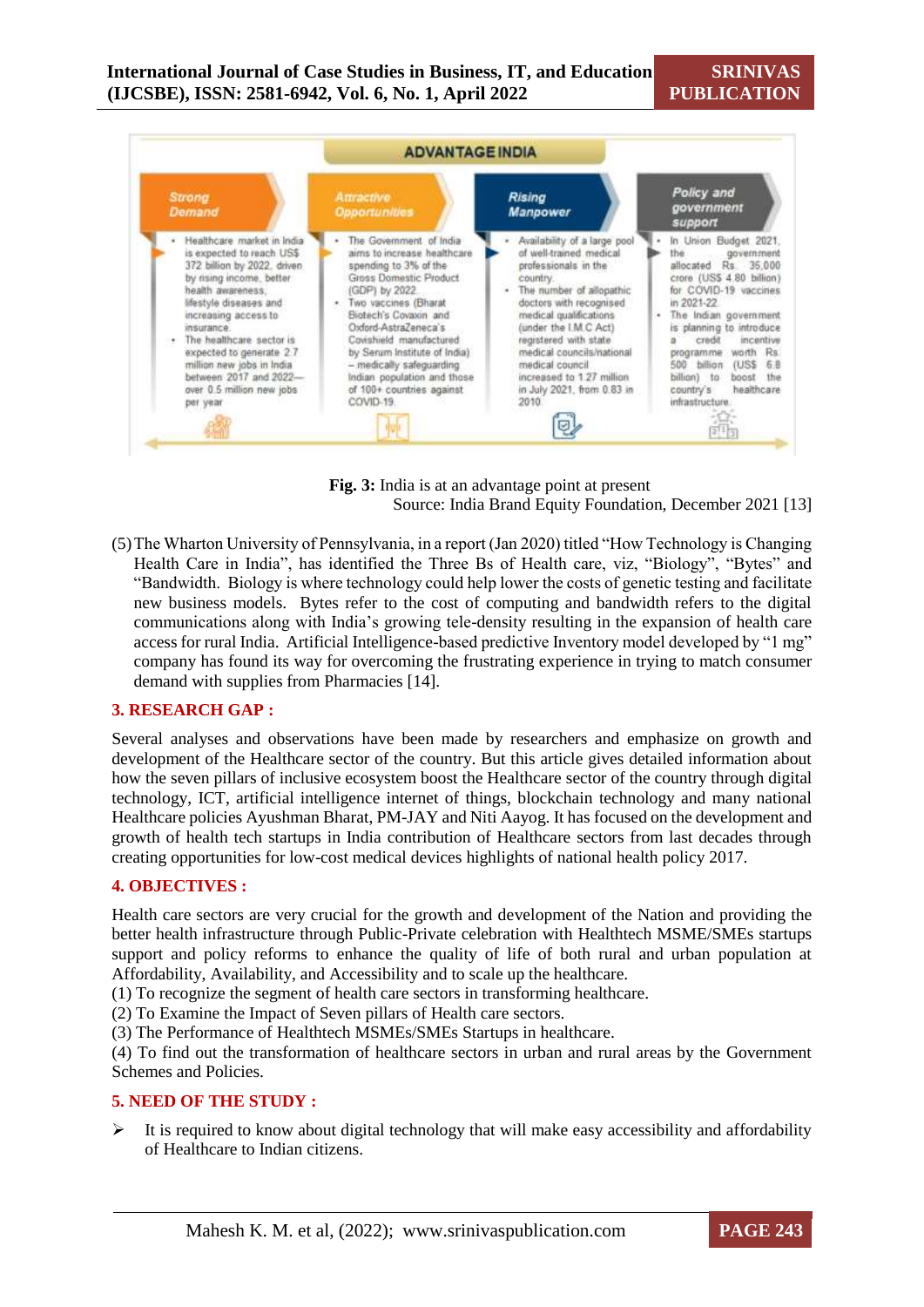- $\triangleright$  It is important to create awareness about the seven pillars of Healthcare that helps to attain sustainable development of the country.
- $\triangleright$  This article explores various innovations in Healthcare and boosts the growth of MSM is and s me y manufacturing different medical products and services.
- $\triangleright$  The fundamental objective of this study is to focus on the Healthcare sector of the Indian economy which consists of medical tourism medical devices and types of equipment Health Insurance medical infrastructure etc.,
- $\triangleright$  Many initiative measures and policies have been launched by the government of India in this health sector such as Emergency Response and Health Systems Preparedness Package, Ayushman Bharat Pradhan Mantri Jan Arogya Yojana (AB PM-JAY), Pradhan Mantri Swasthya Suraksha Yojana (PMSSY), Medical Education, Efforts of Ministry of AYUSH

#### **6. SCOPE OF THE STUDY :**

The content of the Arctic article deals with 7 pillars of Healthcare consists of innovative digital technology, insurance, Healthcare infrastructure MSMEs and MSE entrepreneurship. Different Government Health Care schemes policies and it introduced by the government of India Healthcare startups advancement of Healthcare facilities in both rural and urban areas etc. are covered under this study which promotes the sustainable development of the country.

#### **7. RESEARCH METHODOLOGY :**

The study is based on the quantitative and qualitative secondary data gathered from various governments and other websites, reports and various published articles.

#### **7.1 Seven Pillars of Health Care:**

Seven pillars of health care are listed out as below:





#### **8. THE PERFORMANCE OF HEALTHTECH MSMES/SMES STARTUPS IN HEALTHCARE:**

#### **8.1 INDIAN HEALTHCARE SECTORS:**

Healthcare has become one of the largest sectors of the Indian economy, in terms of both revenue and employment. It consists of hospitals, medical Tourism, medical devices and equipment, health insurance, clinical trials, telemedicine and medical tourism. The Indian health sector is diversified and healthcare sectors in adopting digital innovations, data analytics, AI, 3D printing, Public-Private collaborations, and healthcare infrastructure in both urban and rural areas supported by NGOs, SMEs & MSMEs prerequisite for the growing economy. Table 2 Impact of health care sector in terms of size, number of jobs offered, amount of investment And Health tech startups. As per the report, there is a drastic change in the growth and development of the health care sectors in the country. It can be indicated in terms of the generation of new jobs, health tech startups.

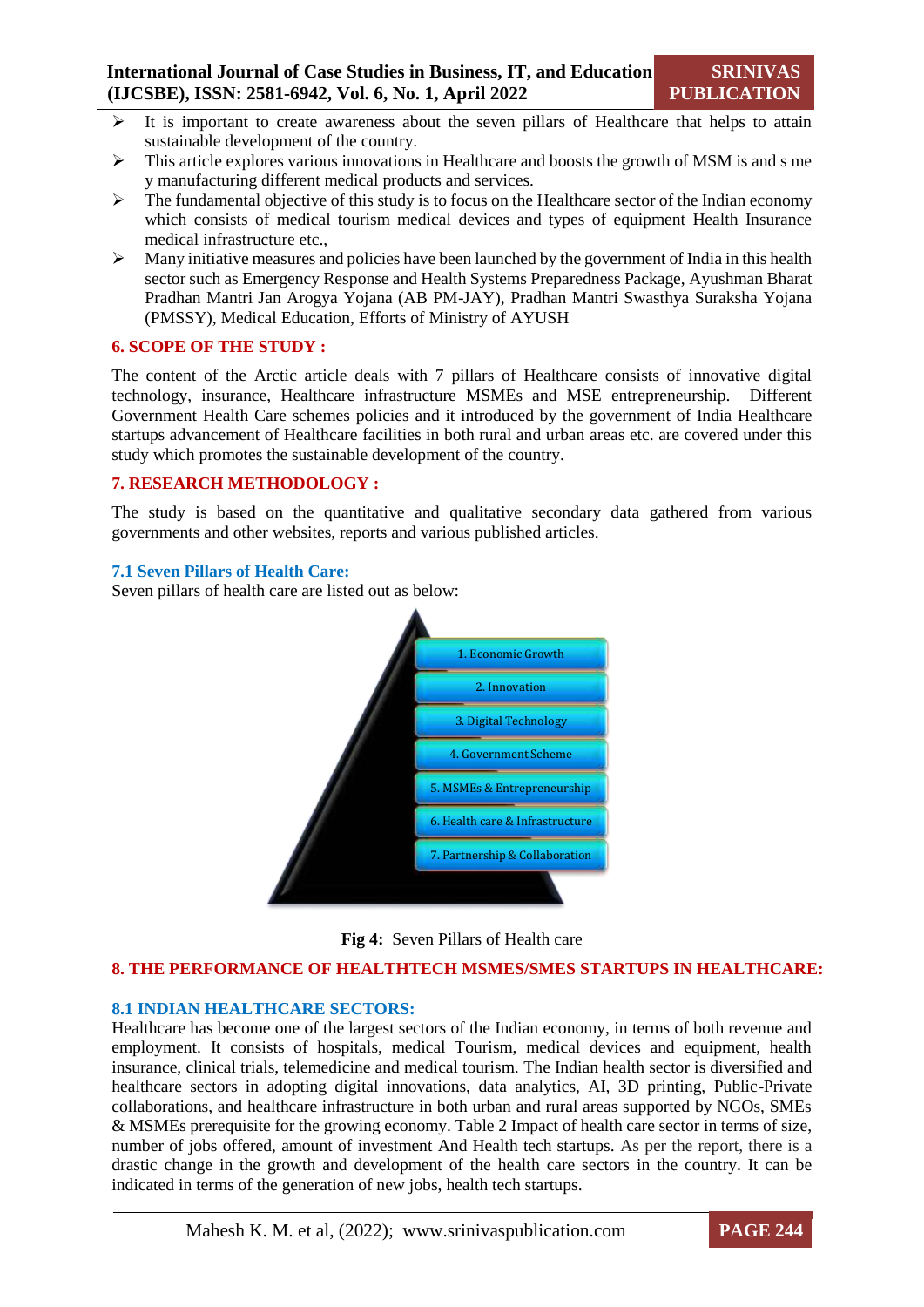**SRINIVAS PUBLICATION**

| <b>Years</b> | <b>Healthcare sectors</b>      |               |
|--------------|--------------------------------|---------------|
| 2022         | Size of the health care sector | \$372 billion |
| 2017-2022    | Number of New Jobs generated   | 2.7 million   |
| 2017-2022    | To improve the healthcare      | \$1.7 Billion |
| 2017-2021    | <b>Health Tech startups</b>    | 1,200 Numbers |
| 2020         | <b>GDP</b>                     | 1.6%          |
| 2025         | GDP                            | 2.5% Expected |

**Table 2:** Impact of health care sector

Sources: Business Standard –January 2022

#### **8.2 DEVELOPMENTS OF HEALTH SECTORS:**

A healthy nation is wealthy so it is possible through Entrepreneurship, Innovation, Collaboration and health care Expenditure to drive health care transformation, collaboration across the health industry, world, and government to build sustainable health business. "Physical infrastructure in India is divided depending upon the level of care required and it includes Primary care Provided by primary health centres, Secondary care provided at district hospitals and Tertiary care institutions are specialized hospitals like AIIMS and Rural health care consists of Sub-Centres (SCs), Primary Health Centres (PHCs) and Community Health Centres (CHCs)" (Saurabh, July 2021) [15]. The skill health force is very important for improving health outcomes, Healthcare Sector Skill Council (HSSC) institution will provide adequate skills for healthcare sectors and beneficial for the economic growth.

Make in India, health care startups can provide opportunities, affordability and accessible health care to society. Meditech startups are creating novel healthcare technology for India and the global market. Covid19 has created a positive impact on innovation in healthcare; according to the World health organization Karnataka Government has created the Apthamitra helpline to provide health information to the people in terms of Hospital Beds, doctors at call and other health requirements to the citizen. The government of India has initiated several schemes and policies and Niti Aayog to build sustainable healthcare.

There are different schemes such as reproduction–linked incentive (PIL Schemes), Make-In –India, Startup India, National Digital Health Mission and Five parks to manufacture low-cost medical devices in association with National Medical Devices Promotion Council along with DRDO and Five state governments to create a medical device ecosystem. The indigenous production and services of medical devices, drugs, insurance, research institutions and diagnostics can transform healthcare into affordable and available in both rural and urban populations.

#### **8.3 HEALTH INFRASTRUCTURE:**

The good health and well-being of all sections of the society to increase productivity along with physical infrastructure are very crucial. Health infrastructure includes doctors, nurses, hospitals, Para-medical professionals, beds, types of equipment and pharmaceuticals. it is broadly classified, "Primary Health Care provides primary health centres, Secondary care provided at district hospitals and Tertiary care institutions provided by specialized hospitals like AIIMS New Delhi; Post Graduate Institute, Chandigarh; Jawaharlal Institute of Postgraduate Medical Education and Research, Pondicherry; National Institute of Mental Health and Neuro Sciences, Bangalore and All India Institute of Hygiene and Public Health, Kolkata. Primary health infrastructure in rural areas consists of a Three-tier system, Sub centres (SCs), Primary Health Centres (PHCs), Community Health Centres (CHCs) including education. The government transformed the health centres into Health Wellness Centres (HWCs)." in all the city Tier 1, Tier2, and Tier3 and Rural area.

**Table 3:** Health Infrastructure 2021List of No of Doctors and Medical colleges

| <b>Doctors</b>         | Nω           |
|------------------------|--------------|
| No of Doctors          | 1.27 Million |
| No of Medical Colleges | 558          |

Source: India Brand Equity Foundation

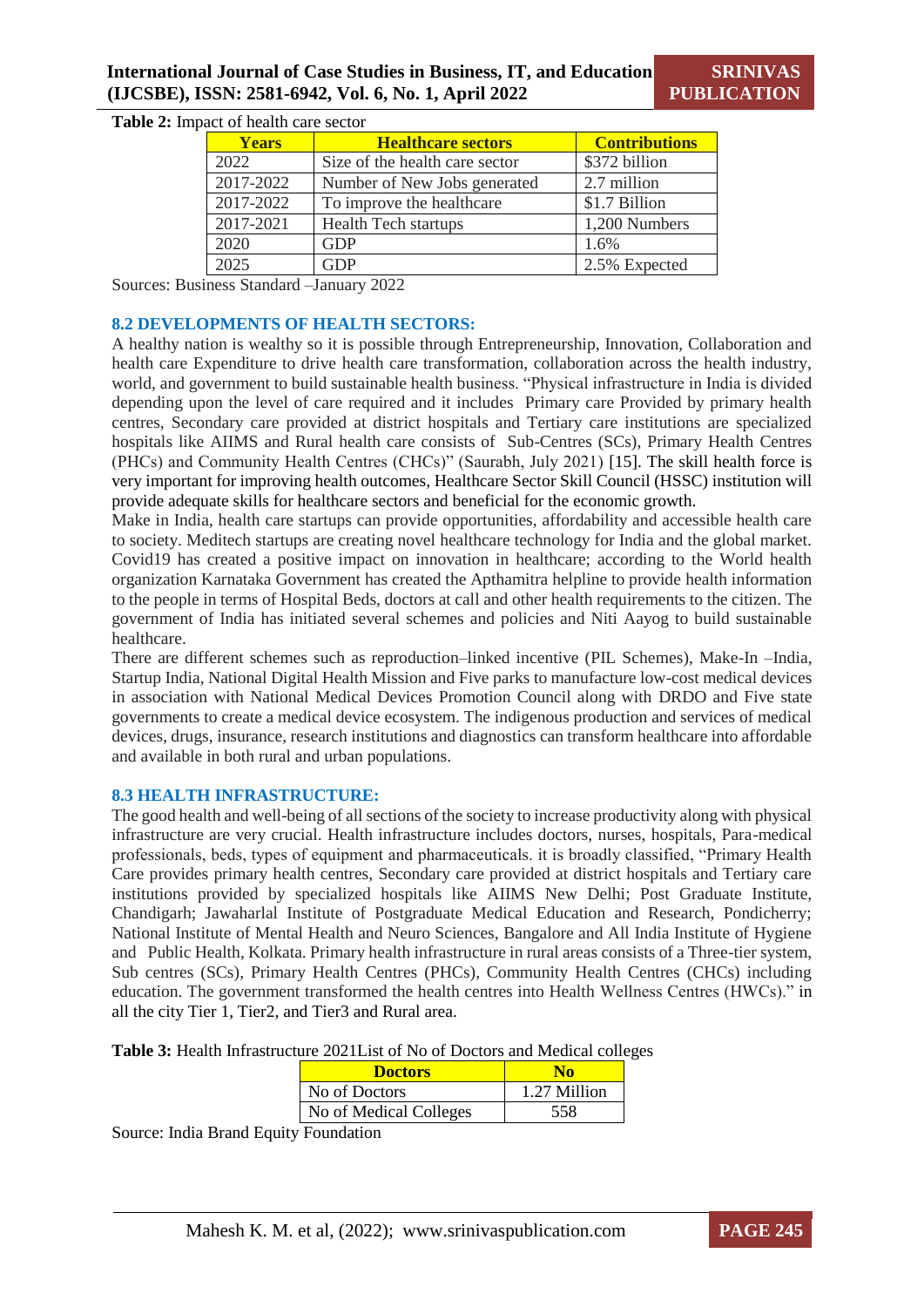From the table 3, it stated that the total number of doctors is about 1.27 million and 558 medical colleges rendering health care services according to the report of the Indian Brand Equity Foundation that shows the healthy growth of the health infrastructure.

The government of India launched an Ayushman Bharat Health Infrastructure Mission Scheme to strengthen the healthcare infrastructure from village to block and national level and it will create health employment for doctors, paramedics, labs, pharmacies and it will satisfy the requirements in public health infrastructure both in the urban and rural area and health investment in health wellness centres and urban health wellness centres. The community and Non-Profit organizations are one of the important aspects in providing well access to health care services and involved in the primary healthcare system and spreading health awareness to reduce the gap between rural-urban areas in utilizing health care facilities.

| <b>Particulars</b>                 | <b>Numbers</b> |
|------------------------------------|----------------|
| Population                         | 1100           |
| Total hospital beds                | 1899228        |
| <b>Private Sectors</b>             | 1185242        |
| <b>Public Sectors</b>              | 713986         |
| <b>ICU Beds in Private Sectors</b> | 59262          |
| <b>ICU Beds in Public Sectors</b>  | 35699          |
| No Allopathic doctors              | 1154686        |

**Table 4:** Numbers of Hospital, ICU beds and Allopathic Doctors

Source: The Print 22nd July 2021



**Fig. 5:** Numbers of Hospital, ICU beds and Allopathic Doctors

This table 4 and graph (Figure 5) show the several government health schemes satisfying the need for hospital beds and ICU beds for both public and private sectors. For every 1100 population1899228 hospital beds including ICU beds are available for patients.

# **8.4 SEVERAL HEALTHCARE SCHEMES BY THE GOVERNMENT OF INDIA:**

The government policy plays important role in providing healthcare at an affordable for a large section of the society, Government of India committed to Universal Health Coverage (UHC) through the new National Health Policy (NHP) to meet the Sustainable Development Goal-3 (Lahariya, 2020) [16] some of the schemes include:

(1) The Ayushman Bharat programme (PMJAY), Rashtriya Swasthya Bima Yojana (RSBY), Pradhan Mantri Swasthya Suraksha Yojana (PMSSY), Senior Citizen Health Insurance Scheme. "The 71st round

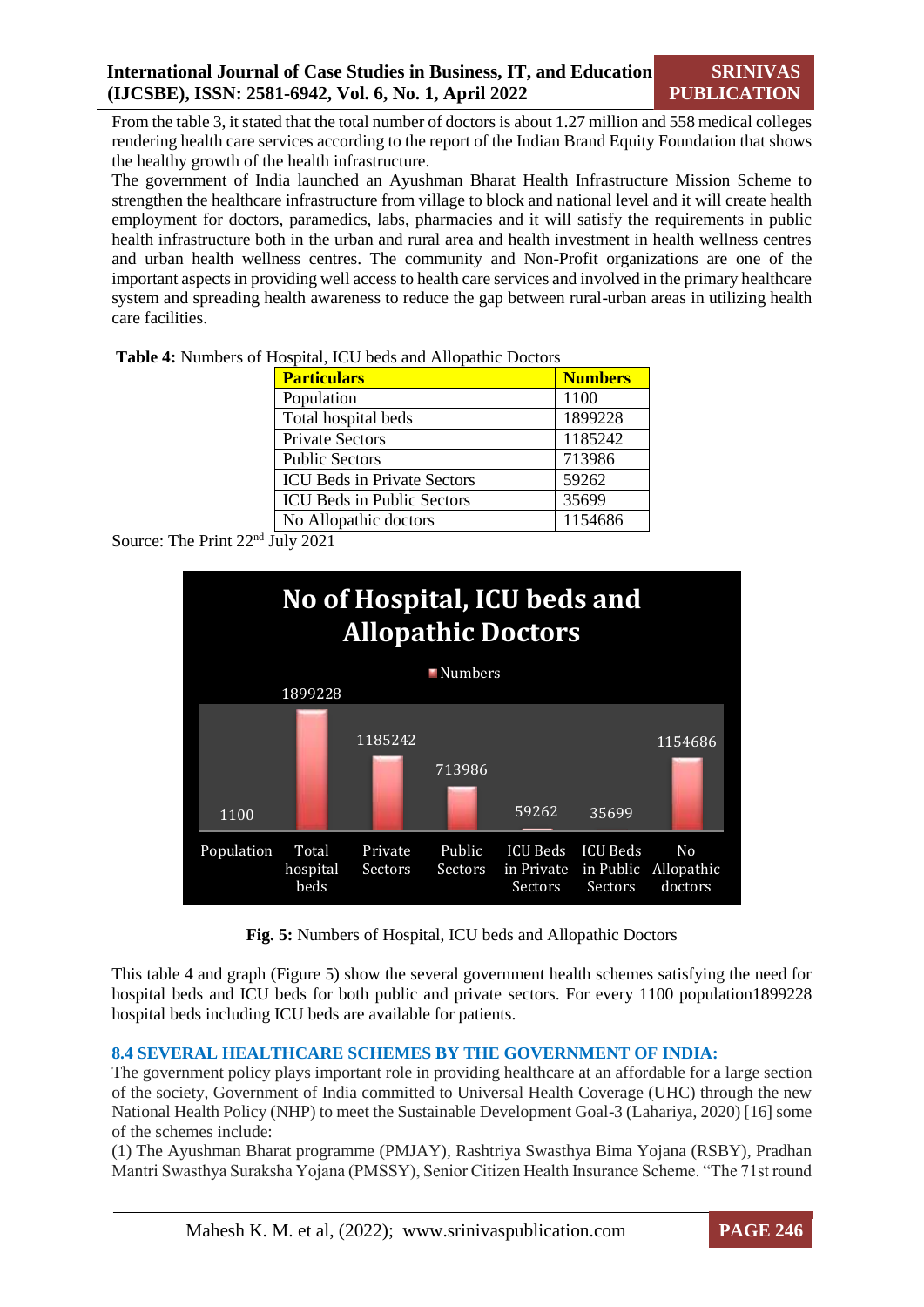of National Sample Survey organization revels that staggering 85.9 Percent of the rural Indian households do not have access to any Health care insurance" Manjula Wadhwa (October 2021).

(2) To increase Indian export the government of India introduced a scheme called Aatmanirbhar Swasth Bharat Yojana at airports for Smooth movement of pharmaceuticals through India and other parts of the world by air.

(3) To promote and transform the health care products and services policies like The Janai Suraksha Yojana focus upon the women to utilities in government health facilities, Jan Aushadhi for setting up pharmacies and quality generic drugs and surgical products in tire city and Rural areas (Reddy, K. S., et al. (2011)" [17]. The Ayushman Bharat Programmes as the two elements: (1) Establishing the Health and Wellness Centres (HWCs) and (2) Pradhan Mantri Jan Arogya Yojana.

(4) To promote good health developing health workforce like doctors, nurses, allied health professionals, lab technicians, X-ray technicians, phlebotomists through healthcare institutions towards the progressive assurance for quality health and lowering the cost of the health care delivery to attract the foreigners to provide quality health care in the form of surgeries, liver transplants, dental, Cardiology to promote Medical Tourism and Economic growth.

# **8.5 THE NATIONAL HEALTH POLICY (2017):**

The Last National Health Policy was framed in 2002 and The National Health Policy 2017 comes after a gap of 15 years to address the changing socio-economic, technological and epidemiological landscape for shaping the health system.

| <b>AIM</b>                           | <b>IMPACT</b>                                                                                                                                                                                                                                |
|--------------------------------------|----------------------------------------------------------------------------------------------------------------------------------------------------------------------------------------------------------------------------------------------|
| Reaching the Health care             | To all, particularly underserved and underprivileged                                                                                                                                                                                         |
| Health care orientation              | For all ages and Universal access to good-quality health care services<br>without any financial hardship                                                                                                                                     |
| Broad principles of the policy       | Professionalism, improving quality, lower-cost, equity, affordability,<br>patient-centred and accountability                                                                                                                                 |
| Collaboration                        | With the private sector to achieve national health goals                                                                                                                                                                                     |
| Public health expenditure            | Government plans to increase public health spending to 2.5% of GDP<br>by 2025                                                                                                                                                                |
| Policy Approach                      | Progressively incremental assurance Approach through Health and<br>Wellness Centres-availability 2 beds per 1000 population, free drugs,<br>free diagnostics and free emergency and essential healthcare services<br>in all public hospitals |
| Dimensional integration              | <b>AYUSH SYSTEM</b><br>It includes six systems-Ayurveda, Yoga, Unani, Siddha, Naturopathy<br>and Homeopath                                                                                                                                   |
| Regulatory                           | Ensuring the standards and quality healthcare, easing manufacturing<br>of drugs and devices and reforming medical education                                                                                                                  |
| Health security and Make in<br>India | For the Production of drugs and devices for public health                                                                                                                                                                                    |

**Table 5:** Highlights of the National Health Policy-2017 (Pandey, May 2017)

# **8.6 PM-JAY (health assurance scheme):**

PM-JAY is the world's largest health assurance scheme financed by the government. It provides cashless cover Rs 5,00,000 for secondary and tertiary care, cost of the scheme is shared by the Central and State Government to achieve the SDG.

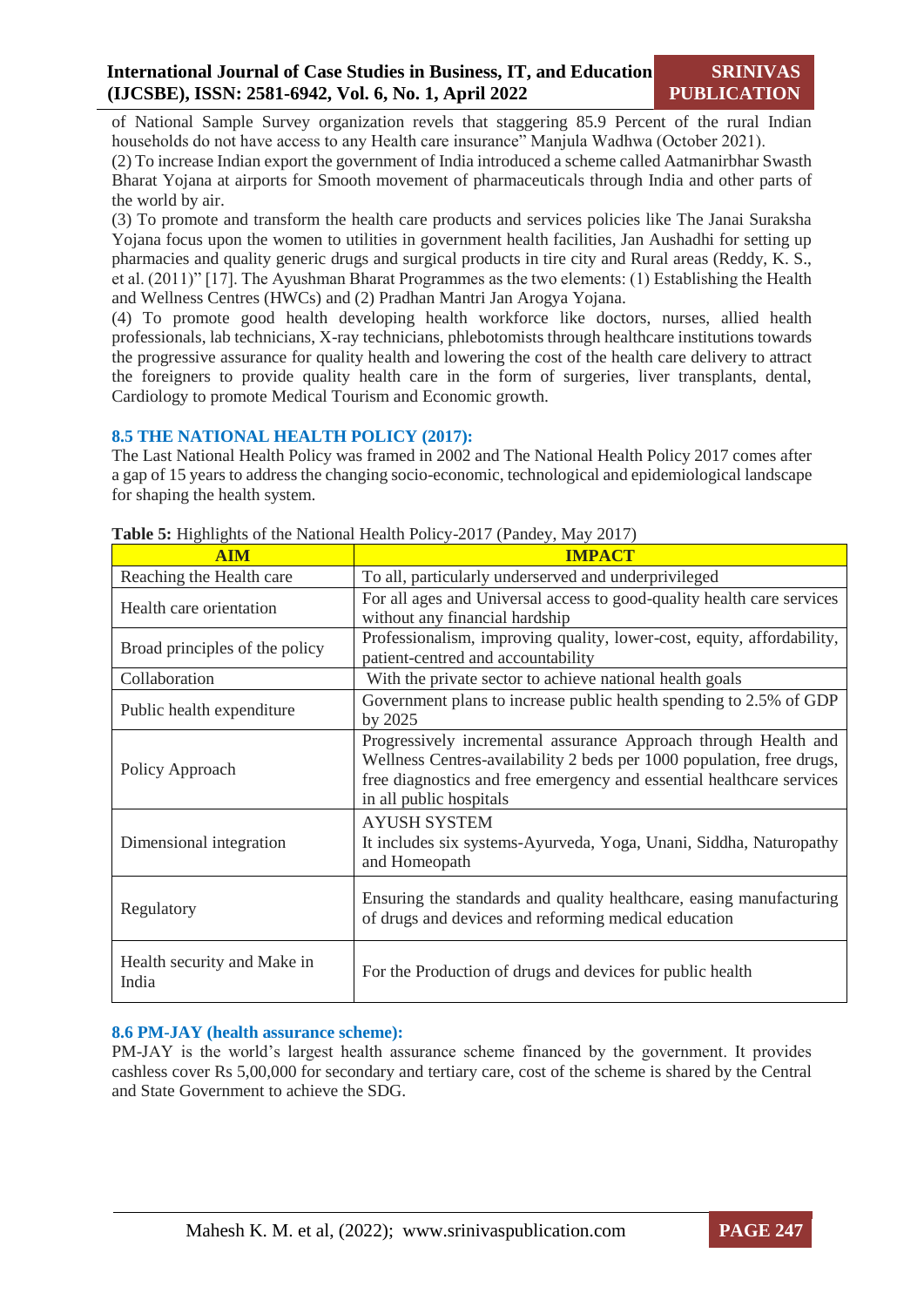

**Fig. 6:** Details of time period of PM-JAY health assurance scheme Source: National Health authority website

# **8.7 TRANSFORMATION OF HEALTHCARE SECTORS IN URBAN AND RURAL AREAS THROUGH GOVERNMENT SCHEMES AND POLICIES:**

To make the population of the country healthier and accessible healthcare system, investing in health makes sound economic sense. Union Budget is an important instrument in transforming all the sectors of economics but the health sector has found a prominent in the budget in terms of spending on the health sector to make healthy people, Healthy Nation. the government has made Aatma Nirbhar Bharat Abhiyaan packages namely Production Linked Incentive PLI schemes for promoting Drug Intermediaries, the COVID Suraksha Mission boosting indigenous vaccine testing and development and PM Aatma Nirbhar Swasth Bharat Yojana to strengthen the health ecosystem at every level by setting up of 4 regional National Institutes for Virology, 15 health emergency operation centres,2 mobile Hospitals and a National Institution for One Health. The government has made concerted efforts to bring AYUSH to make Swasth Bharat through Ayurveda and Yoga, Mission POSHAN 2.0 Abhiyaan for strengthening of Nutritional content and the government proposed healthcare bills namely The National Commission for Allied Healthcare Professionals Bill and National

Nursing and Midwifery Commission Bills. According to IBEF Report in Budget 2021 India's public Expenditure on healthcare stood at1.2% of GDP and the share of health care on GDP is expected to rise 19.7% by 2027. Funding by the government on health care expenditure will help the healthcare for better treatment, infrastructure and to provide world-class medical facilities at affordable, accessibility and terms of quality healthcare in both urban and rural India (Gupta, I., & Ranjan, A. (2019)) [18].

# **8.8 ROLE OF MSMES/SMES STARTUPS IN THE HEALTHCARE SECTOR:**

India needs quality health care by adapting technology, innovation and health entrepreneurs of SMEs startups can create a big impact in the area of electronic medical records, Hospital Information Systems, Medical devices, Billing, payroll and adoption of Artificial Intelligence (AI) or Machine learning, Mobile technology, Internet of Things, robots help doctors in providing quality treatment at an affordable cost. Entrepreneurs are the catalyst for change and economic development by designing digital health products and services like nursing communication systems, telemedicine, a pathology laboratory, covid-19 testing kit, medical insurance, Oxygen concentrators and Oxygen cylinders for enhancing the quality of life of the workforce.

Startup founded by two or three entrepreneurs with an innovative idea and aim for scalable, profitable and wants to provide service to the society. There are about 3225 startups in health tech (Indian Express 4<sup>th</sup> December 2021), the pandemic has created many opportunities and innovations World Health Organization (2009) [19] for digital wellness health. Machine Learning and Artificial Intelligence AI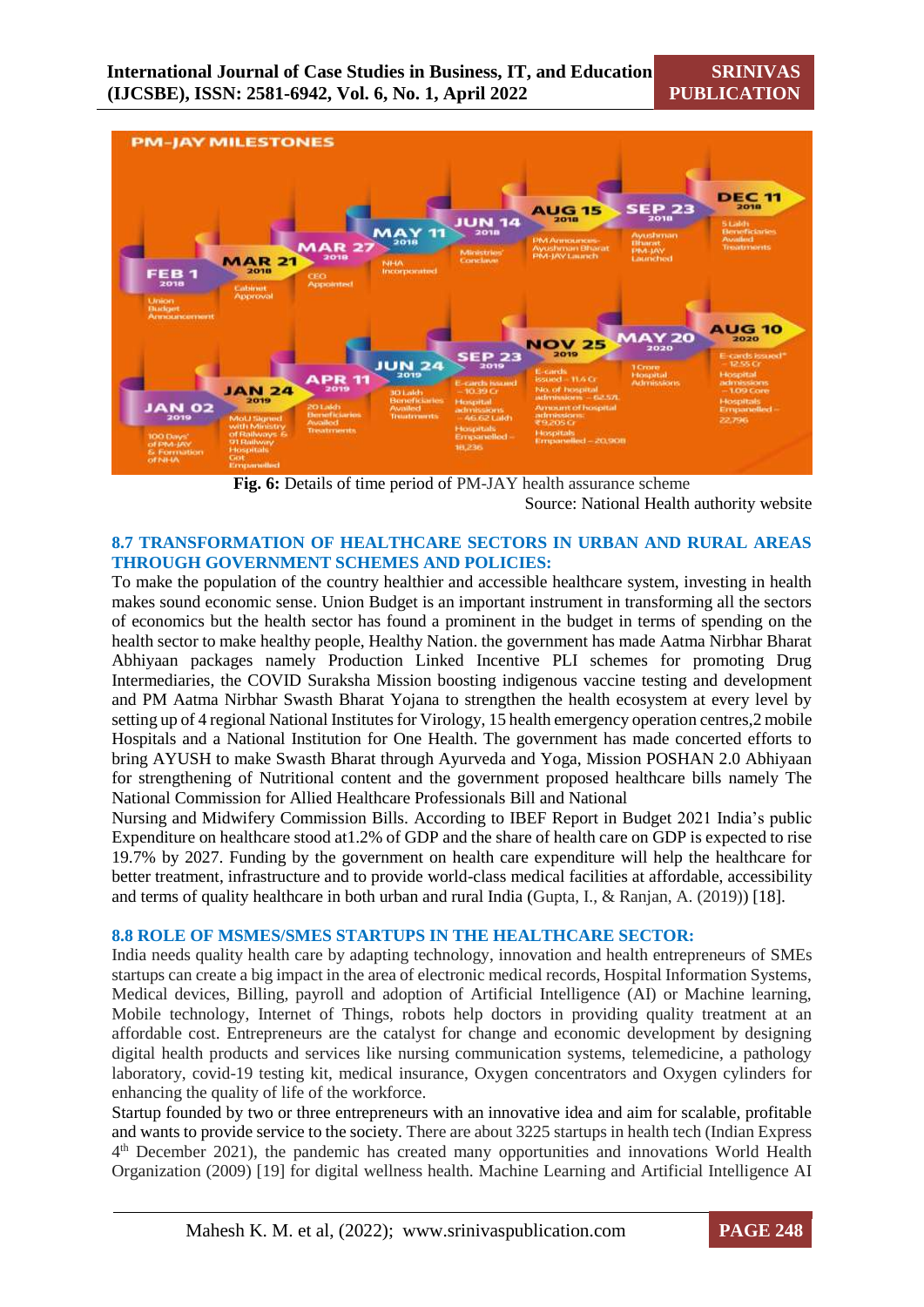# **International Journal of Case Studies in Business, IT, and Education (IJCSBE), ISSN: 2581-6942, Vol. 6, No. 1, April 2022**

have made considerable contributions in the area of diabetes, Ophthalmology, detection of diabetic retinopathy, Glucose monitoring and Ayurvedic medications that will enhance the quality of life of the population. Healthtech can broadly be divided into six sub-sectors in India namely telemedicine, Epharmacy, fitness and wellness, healthcare IT and analytics, home healthcare and personal health management through the support of technology to fulfill demands and change the health care ecosystem. Indian startups are called unicorns based on the valuation at\$1 billion or above in the field of digitalization supply chains B2B. Technology like Artificial intelligence (AI), Augmented Reality (AR), Virtual reality (VR) Robotics,3D Printing used by researchers and Doctors [20] are used to an accurate understanding of patient symptoms. Insurance tech is used in the health care sector to empower the Patients and create the requirement for locally, employment opportunities and gives a major push to the country's primary market and healthcare sectors. SMEs Startups are very successful in fundraising and also it gives a big boost to the healthcare sectors in creating a healthy ecosystem. Covid-19 has more impact on technology like AI, ML, Big data, 3D application in healthcare sectors to thank in an innovative way to boost the welfare of the society. According to the World Health

Organization parameter in the Doctor-Patient ratio in the country is 1:1456 is lower than the parameter 1:1000 ratio, with Technology like AI, ML, 3D and Big data India can reach 6.9:1000 in 2023 as compared to 4.8:1000 in 2017 (Analyticsindiamag. com).

# **8.9 DIGITAL TECHNOLOGY:**

Digital technology can build robust accessible and affordable health care for Indian citizens.

The health care sector is one of the growing sectors of the economy and has huge investor demand from both global as well as domestic investors and 100% FDI policy and Atmanirbhar Bharat Abhiyaan, Make in India incentive support. SMEs and MSMEs are important contributors to India's economy and social development. The Digital transformation and E-commerce Services as changed the outlook of a hospital, pharmaceutical manufacturing destination for SMEs and MSMEs health care sectors in improving quality of health care with the support of retail and wholesale trade MSMEs in providing medical devices to both rural and urban areas. SMEs and MSMEs are boosting the economic growth by providing surgical and non-surgical instruments such as syringes, needles, bandages, diagnostic imaging, Dental products, hearing aids, pacemakers, Blood pressure monitors, wheelchairs, telemedicine and other health care sectors products. The table 6 highlights and covers the list of health tech startups in India

| <b>Name of the StartUps</b>     | <b>Healthcare products/Service</b>                  |
|---------------------------------|-----------------------------------------------------|
| Niramai Analytix                | Cancer screening portable and other health products |
| Qure.ai                         | Radiology images, Chest X-rays                      |
| HealthifyMe                     | Fiftness, nutrition                                 |
| PharmEasy                       | Phamatles                                           |
| SigTuple Technologies           | Blood Sample, Urine, Retinal image                  |
| Niramai                         | <b>Brest Cancer</b>                                 |
| <b>Purple Does</b>              | <b>Healthcare Data Securities</b>                   |
| Euor Health                     | <b>Teleclinics</b>                                  |
| Docplexus                       | <b>Network of Doctors</b>                           |
| Artelus                         | Diabetic, retinopathy screening                     |
| Tricug                          | Insta ECG, Insta Echo                               |
| <b>Netmeds</b>                  | Pharmacy                                            |
| Plum                            | Health insurance                                    |
| <b>Happy Reliable Surgeries</b> | 3D model CT/MRI                                     |

#### **Table 6:** List of Health tech startups in India

Source: Analyticsindiamag.com& Medicalstarups.org

Indian Health tech Industry created 40 Million jobs in the health sector and their 3000 new generation Health tech startups and Venture capital funding is \$4.4 billion till2021as per the report of New Indian express.

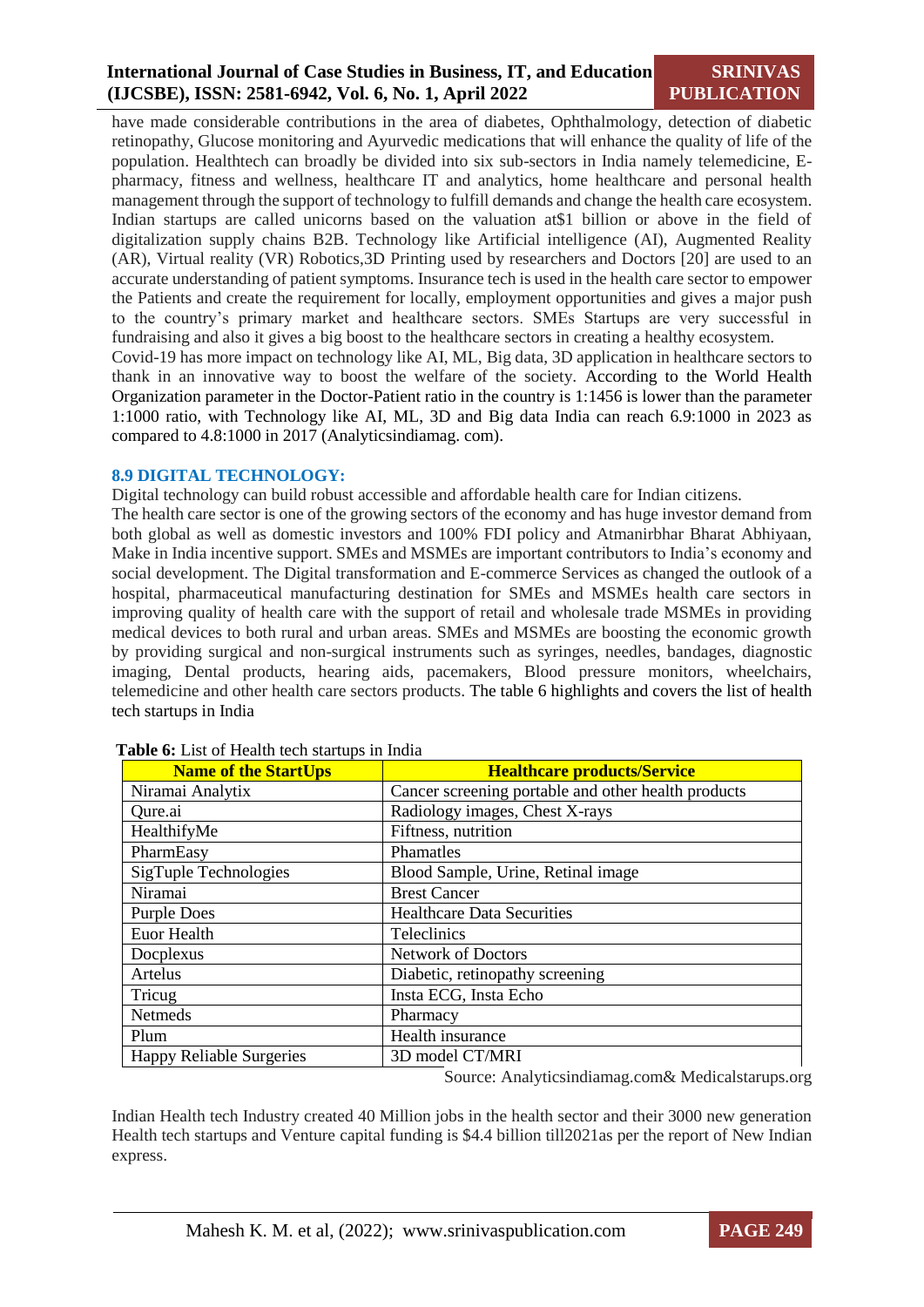**Table 7:** Overview of India's Health tech Industry

| $\ldots$ $\ldots$ $\ldots$  |               |
|-----------------------------|---------------|
| <b>Health Tech Startups</b> | 3000          |
| <b>VC</b> Investment        | $4th$ Rank    |
| VC Funding (Till2021)       | \$4.4 billion |
| <b>Job</b> created          | 40 million    |
| $-$                         |               |

Source: The New Indian Express December 2021

 **Table 8:** Indian Health Care Market Size

| <b>Year</b>                   |  |  |  |                 |  |  |
|-------------------------------|--|--|--|-----------------|--|--|
| <b>Percentage</b>             |  |  |  | 275.5Excepetion |  |  |
| Cources: Rusiness Standard 10 |  |  |  |                 |  |  |

Sources: Business Standard -19January 2022

There is tremendous growth in the market size of the Indian health care sector. In 2017 it is 91.1% but in 2020 it is increasing to 125.6% due to the usage of digital technology and also FDI policy, various MSMEs and SMEs startups. As per the National Health Accounts and PWC analysis, the Indian Health care market Size is expected growth in 2027 is 275.5% Compound Annual Growth rate (CAGR) is 14%, compared with the 2021 Financial year.



**Fig. 7:** Indian Health Care Market Size

In the above graph (figure 7) Indian health care market size is showing increasing trend i.e., from 15 per cent to 45 per cent. From the table 9, it reveals that the growing trend of the health care sector is increasing for the last 5 years. The market size of the health care sector is about 140.00 US.\$ billion in 2016, 194.00 US.\$ billion in 2020 and it is expected to grow by 2022 is 372.00 US.\$ billion.

**Table 9:** Health care Growth trend (US.\$ billion) CAGR16.28 or Market Size

| Year                 | 2016   | 2017   | 2020   | 2022 Forecast |
|----------------------|--------|--------|--------|---------------|
| <b>US \$ billion</b> | 140.00 | 160.00 | 194.00 | 372.00        |

Source: India Brand Equity Foundation

#### **Table: 10 Government healthcare expenditure to GDP**

| Year              | 2016-17 | 2017-18 | 2018-19 | 2019-20 | 2020-21 | 2025<br>$\blacksquare$<br>Forecast |
|-------------------|---------|---------|---------|---------|---------|------------------------------------|
| <b>Percentage</b> | ⊥.−     |         |         | ر 1     |         | ن ک                                |

Source: Faqtly.in/data

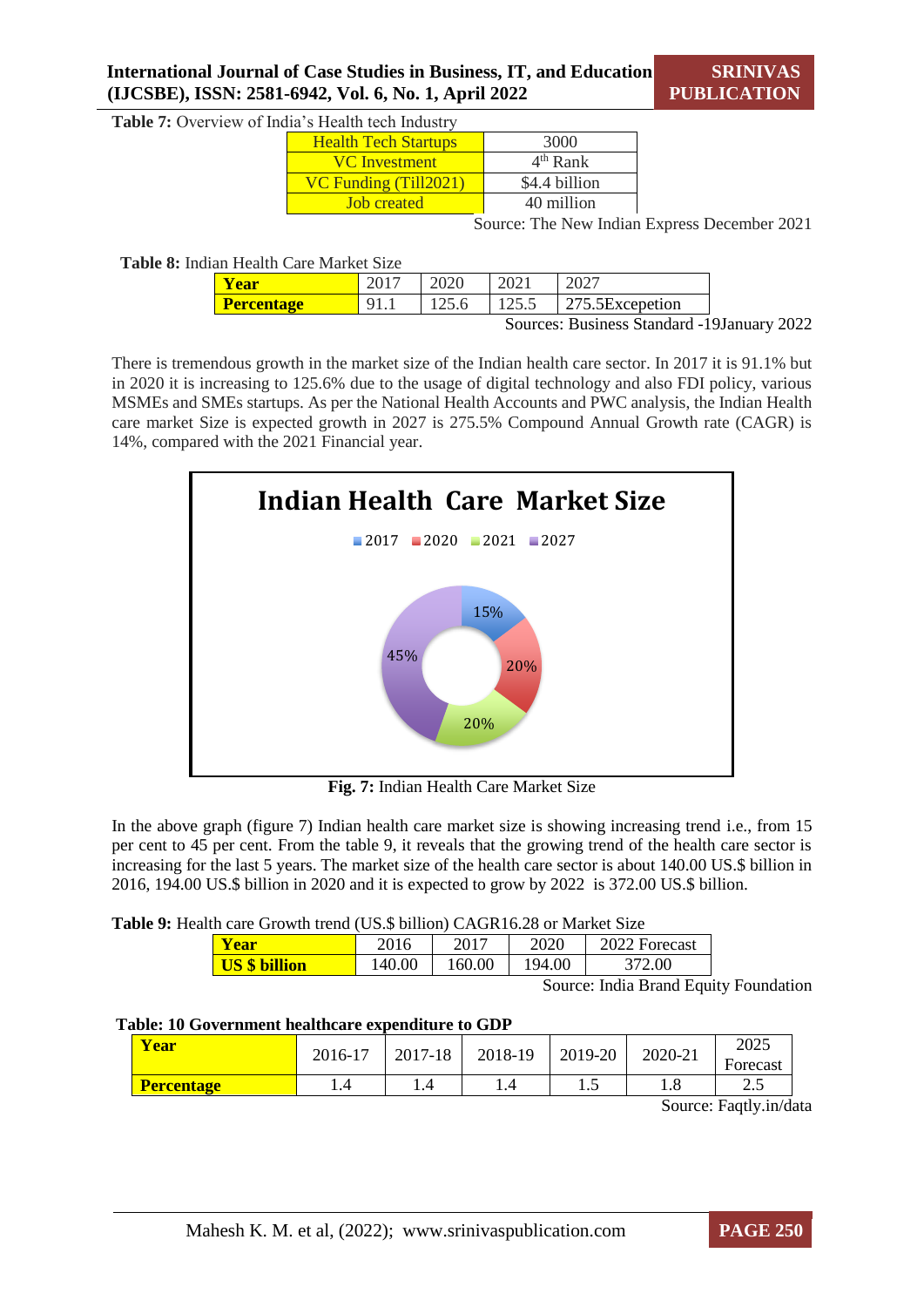**SRINIVAS PUBLICATION**



**Fig. 8:** Govt. healthcare expenditure to GDP

As per the analysis throughout 5 years expenditure of Government healthcare to GDP is varying, that will improve the economic growth of the country.

**Table 11:** Health Insurance Premium collection

| Vear                | 2016 | 2017 | 2018      | 2019 | 2020                 | 2021         |
|---------------------|------|------|-----------|------|----------------------|--------------|
| <b>illion</b><br>◡◡ | ◡.◡  | 4.U  | - -<br>◡. | 0.0  | $\overline{ }$<br>.v | −<br>$\cdot$ |
|                     |      |      |           |      |                      |              |

Source: India Brand Equity Foundation



**Fig. 9:** Year-wise collection of premiums for health insurance

As per the above table 11 and graph, over years, the collection of premiums for health insurance has been increasing in India. This is because of awareness, accessibility and also the affordability of health insurance schemes in both rural and urban areas.

# **9. ABCD ANALYSIS :**

Analysis through advantages, benefits, constraints and disadvantages of the Seven Pillars of inclusive Ecosystem -Transforming Health Care Special reference to MSME & SME sectors gives an idea to the

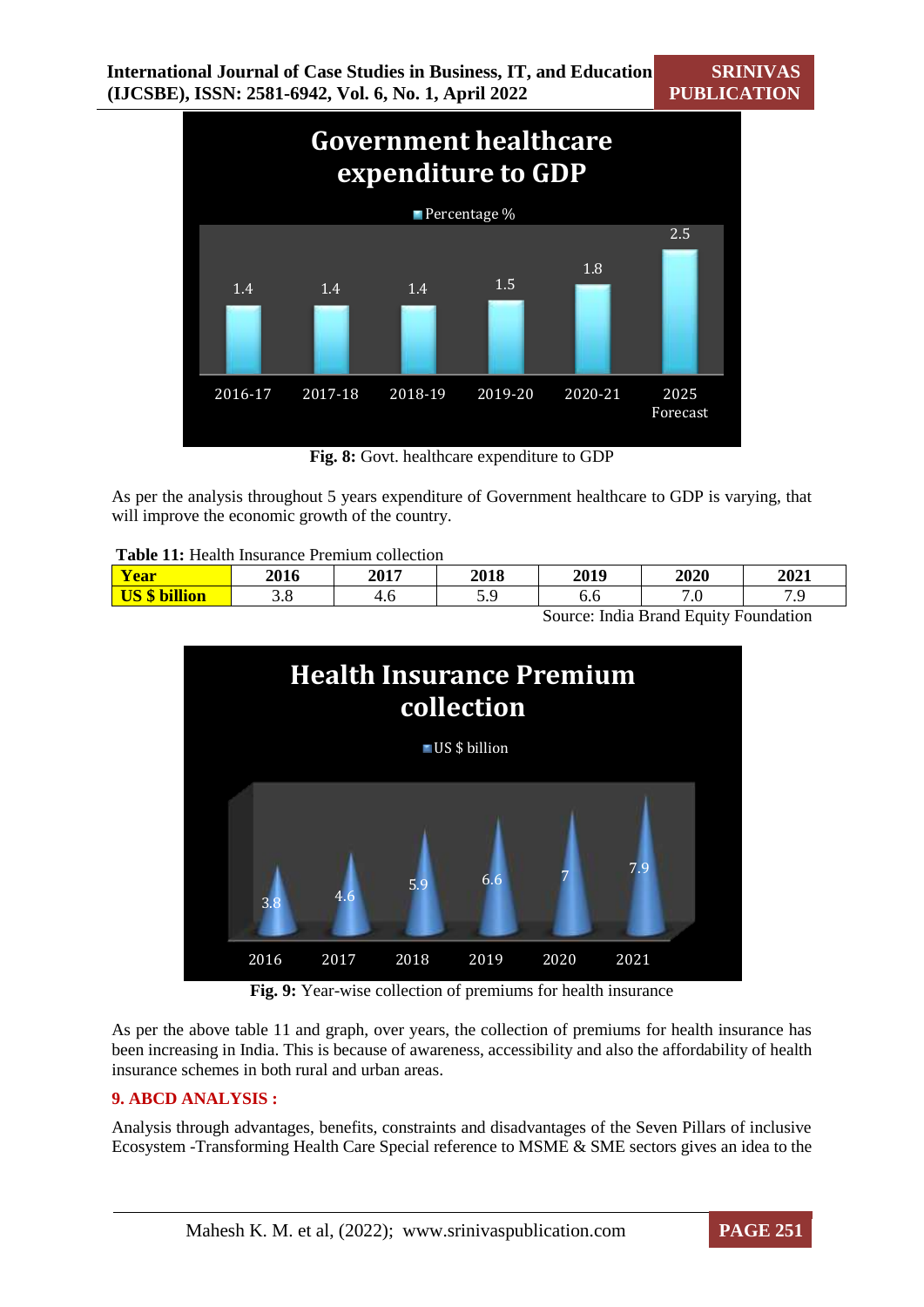beneficiaries in a brief. Schemes and programmes offered by the Govt. of India, Niti Ayoga, WHO report and various reports are used for analysis  $[21 - 24]$ .

#### **9.1 Advantages:**

- (1) Government initiative on health care reform to build a strong health care ecosystem and to derriere chromic growths.
- (2) Government initiative social and community insurance has improved the affordability of health care.
- (3) Private sectors Corporate Sectors NGO has addressed the health needs.
- (4) COVID 19 has created and provided opportunities for investment in health care has transformed the Healthcare ECO system.
- (5) Indian Healthcare growth in terms of Employment, Professional Expertise, startups/unicorns has huge opportunities in investment health care.

# **9.2 Benefits:**

- (1)Health technology initiative like a Mobile app, Electronic health records, telemedicine has improved the health care system and quality of life of the patients.
- (2)IoT, AI, 3D, ML are helpful for doctors in delivering health care services and products to the patient during the emergency and also can extend life expectations.
- (3)Government Public Health Insurance Private Health Insurance is encouraging Rashtriya swastika Bhima Yojana (RSBY) which improves the quality of Health Care Insurance services to the unorganized sector of the society belonging to BPL.
- (4)The main aim of the Ayushman Bharat Yojana is to provide free access to Health Insurance coverage for the lower section of the society. It is very helpful for the people by delivering primary services and also secondary Healthcare services full stop people can benefit from this program through easy access of primary care services from the family doctor and also PMJAY scheme provides secondary health care services for those people who required specialist treatment at a reasonable cost.
- (5)Startups & SMEs, are providing surgical Centres for innovation in new treatments like virtual constructions with a doctor and made advancements in the field of the public health care system.
- (6) Collaboration health care PPT model provides more access quality and reduce cost and contributes equitable and sustainable health care ecosystem. Startups founded by 2 or three Entrepreneurs with an innovative aim for scalable profitability and merits to make difference to humanity.

# **9.3 Constrains:**

(1) The objectives and benefits of Rashtriya swasthya yojana should be properly communicated to the people.

(2) More PPP models to be created to reach targeted health care outcomes.

(3) Health care costs are out of pocket secondary health care services are very high in both rural and urban areas due to a lack of technology upgrading in a public health system.

(4) Lack of awareness regarding several innovative medical treatments induced society to Health care scariness.

(5) More accountability from health management is required for providing quality health care to the populations.

(6) Startups/SMEs have to provide medical products and services at an affordable cost.

#### **9.4 Disadvantages:**

(1) Expenditure on health care services by the central and state need to be increased HD Providing 3 AIS in health care.

(2) A more collaborative model (to PPP) in Rural and village areas is needed to encourage investment more.

(3) Government health insurance schemes are to be made compulsory for students in all colleges and universities to accelerate the health ECO system.

(4) There should be a proper health care policy framework for different medical practices like Allopathy, Homeopathy, Ayurveda.

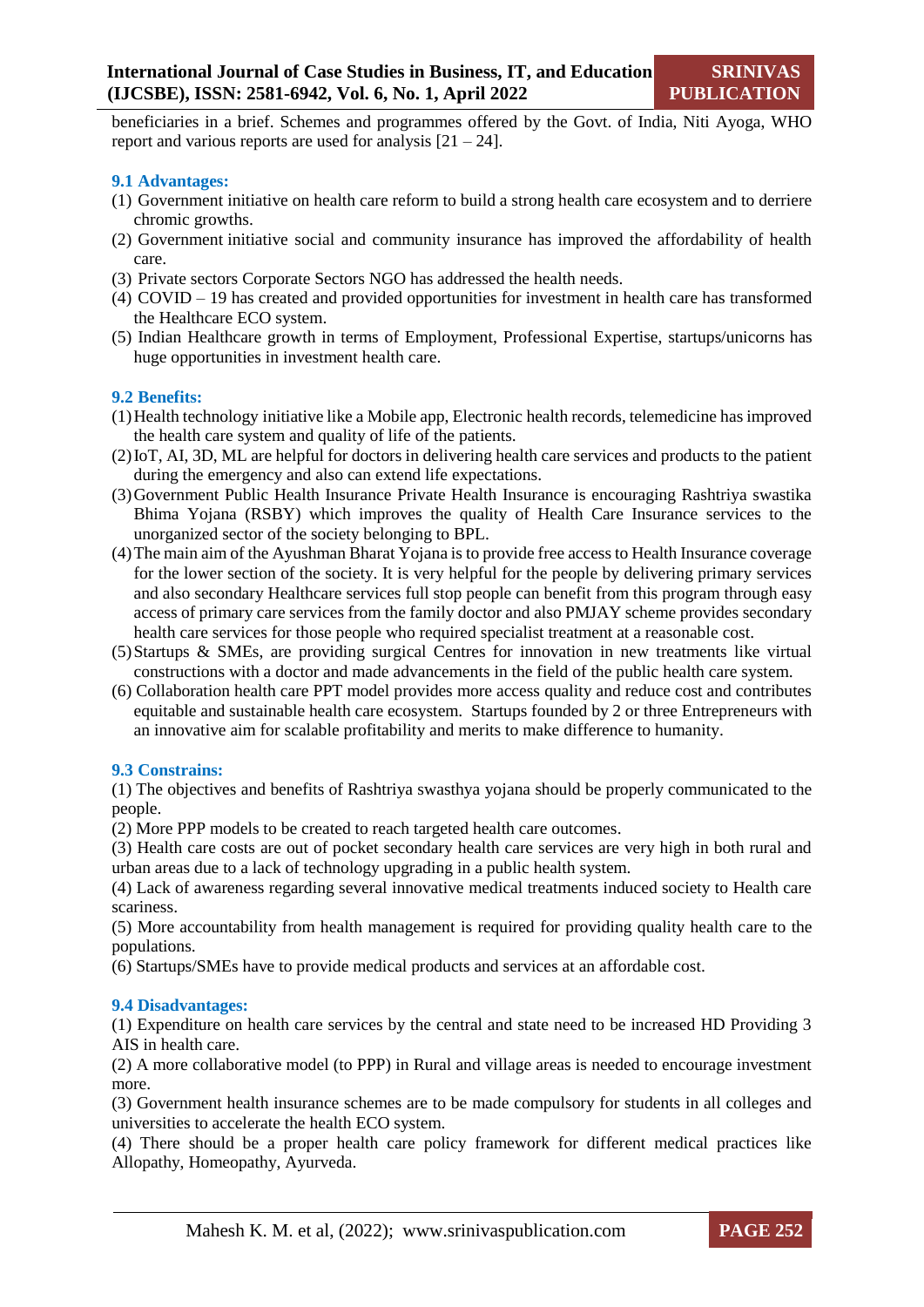(5) Medical education training bio cares medical research to improve the health care and provide ambulance facilities in rural and urban areas.

(6) IT infrastructure, Telemedicine network links need to be shared among rural populations.

#### **10. RECOMMENDATION :**

(1) Creating awareness about government policies and measures in the health sector in both urban and rural areas.

(2) Indian Healthcare ecosystem should adopt the latest technology and they should invest in research and development in the health sector of the country.

(3) The government of India need to provide medical devices surgical and non-surgical instruments such as syringes and needles bandages x-ray machines Diagnostic imaging hearing AIDS pacemakers at affordable prices or through subsidies in both rural and urban India.

It is also important to reduce customs and duty to increase m s me and s m Healthcare sectors which are manufacturing medical products and services that will enhance the economic growth of the country.

# **11. CONCLUSION :**

Health is the most important sector of the Indian economy that will contribute to the GDP of the country. Public health is the major factor that we need to take care of then only there will be a possibility of progress in the country.

So advanced technology, innovations, health infrastructure, health entrepreneurs of SME startups can provide medical devices, medical products and services at a reasonable price that will help for better quality treatment, infrastructure and also to provide world-class medical facilities both in urban and rural India. Many initiatives have been undertaken by the government of India in this sector such as Niti Aayog Aayushman Bharat National Healthcare policies to achieve development in the country.

# **12. ACKNOWLEDGEMENTS :**

The Author remains indebted to the anonymous referees of the journal, newspaper and respective websites for their highly valuable ideas to develop the quality of the article. The usual disclaimers apply.

#### **REFERENCES :**

- [1] Horgan, D., van Kranen, H. J., & Morré, S. A. (2018). Optimising SME potential in modern healthcare systems: Challenges, opportunities and policy recommendations. *Public health genomics*, *21*(1-2), 1-17. Google Scholar  $\lambda$  CrossRef/DOI $\lambda$
- [2] Saha, P., & Mitra, S. (2015). Pattern of Public Health Care and Health System Infrastructure–A Study from Tripura. *SSRN 2783275*, *1*(1), 1-21. Google Scholar  $\lambda$  CrossRef/DOI $\lambda$
- [3] Gouda, R. B., & Ganeshkar, G. (2013). Health infrastructure facilities in Karwar district of Karnataka. *International Journal of Current Research and Review*, *5*(3), 69-75. Google Scholar  $\times$  CrossRef/DOI $\times$
- [4] Aswal, D. K. (2020). The quality infrastructure of India and its importance for inclusive national growth. *MAPAN, 35*(1), 139-150. Google Scholar  $\times$  CrossRef/DOI $\times$
- [5] Lackey, R. T. (1998). Seven pillars of ecosystem management. *Landscape and urban planning*, *40*(1-3), 21-30. Google Scholar  $\sqrt{S}$  CrossRef/DOI $\sqrt{S}$
- [6] Alfiero, S., Brescia, V., & Bert, F. (2021). Intellectual capital-based performance improvement: a study in healthcare sector. *BMC health services research, 21*(1), 1-15. Google Scholar X<sup>2</sup> CrossRef/DOIX<sup>2</sup>
- [7] Tripathi, N., & Singh, D. P. (2021). Indian Unicorns and Covid 19: An Assessment and Prospects. *ARTHAVAAN, 4*(1), 55-66. Google Scholar  $\times$  CrossRef/DOI $\times$

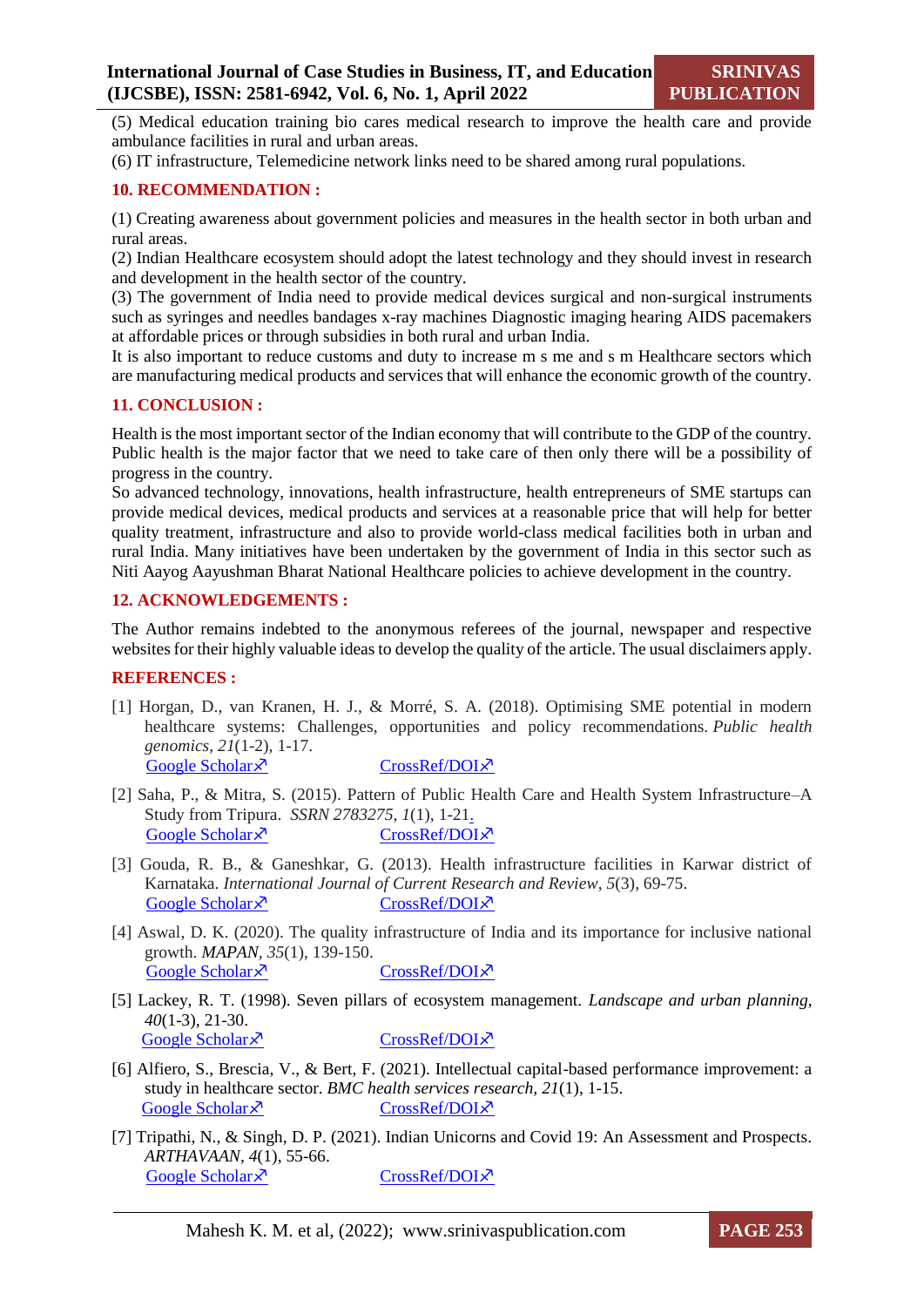- [8] Wirtz, J., Lin, C., & Das, G. (2022). Cost-Effective Healthcare Developments and Research Opportunities in China, India and Singapore. *Journal of Services Marketing, 1*(1) 1-20. Google Scholar  $\times$  CrossRef/DOI $\times$
- [9] Sainger, G. (2021). Digital Dimension of Indian Healthcare Sector: A Review. *Annals of the Romanian Society for Cell Biology, 25*(3), 1523-1528. Google Scholar  $\lambda$  CrossRef/DOI $\lambda$
- [10] RBI Steps up support for healthcare, MSME and financial services sectors, [www.indiaglobalbusiness.com,](http://www.indiaglobalbusiness.com/) May 2021. Google Scholar  $\bar{X}$  CrossRef/DOI $\bar{X}$
- [11] Mistry, L. (2021). India's healthcare sector transformation in the post COVID-19 era. *KPMG Mantra, 1*(1) 1-4. Google Scholar  $\lambda$  CrossRef/DOI $\lambda$
- [12] NITI Ayog Report (2021). Government of India. Google Scholar  $\times$  CrossRef/DOI $\times$
- [13] [Growth of Healthcare Industry in India \(2021\) -](https://www.ibef.org/industry/healthcare-india/infographic) Infographic (ibef.org) Google Scholar  $\times$  CrossRef/DOI $\times$
- [14] ["How Technology Is Changing Health Care in India" \(](https://knowledge.wharton.upenn.edu/article/technology-changing-health-care-india/)2020). [https://knowledge.wharton.upenn.edu.](https://knowledge.wharton.upenn.edu/) Retrieved on 10/01/2022.
- [15] Saurabh, S. (2021). Augmenting Rural Healthcare Infrastructure. *Kurukshetra*, 1(1), 43-47. Google Scholar  $\lambda$  CrossRef/DOI $\lambda$
- [16] Lahariya, C. (2020). Skill Development and Healthcare. *Kurukshetra-A journal on Rural Development, 1*(1), 45-50. Google Scholar  $\times$  CrossRef/DOI $\times$
- [17] Reddy, K. S., Patel, V., Jha, P., Paul, V. K., Kumar, A. S., Dandona, L., & Lancet India Group for Universal Healthcare. (2011). Towards achievement of universal health care in India by 2020: a call to action. The Lancet, 377(9767), 760-768. Google Scholar  $\times$  CrossRef/DOI $\times$
- [18] Gupta, I., & Ranjan, A. (2019). Public expenditure on Non-Communicable Diseases & Injuries in India: A budget-based analysis. *PloS one, 14*(9), 1-20. Google Scholar  $\sqrt{2}$  CrossRef/DOI $\sqrt{2}$
- [19] World Health Organization. (2009). *Practical guidance for scaling up health service innovations*. *World Health Organization. 1(1), 22-45.* Google Scholar  $\lambda$  CrossRef/DOI $\lambda$
- [20] Chakraborty, S., & Aithal, P. S. (2022). A Simulated 3D Printer in CoppeliaSim. *International Journal of Applied Engineering and Management Letters (IJAEML)*, *6*(1), 22-32. Google Scholar  $\sqrt{ }$  CrossRef/DOI $\sqrt{ }$
- [21] Aithal, P. S. (2017). ABCD Analysis as Research Methodology in Company Case Studies. *International Journal of Management, Technology, and Social Sciences (IJMTS), 2*(2), 40-54. Google Scholar  $\times$  CrossRef/DOI $\times$
- [22] Aithal, A., & Aithal, P. S. (2017). ABCD analysis of task shifting–an optimum alternative solution to professional healthcare personnel shortage. *International Journal of Health Sciences and Pharmacy (IJHSP), 1*(2), 36-51. Google Scholar  $\sqrt{ }$  CrossRef/DOI $\sqrt{ }$
- [23] Aithal, P. S., Shailashree V. T, S., & Kumar, P. M. (2016). Analysis of ABC Model of Annual Research Productivity using ABCD Framework. *International Journal of Current Research and Modern Education (IJCRME), 1*(1), 846-858. Google Scholar  $\times$  CrossRef/DOI $\times$